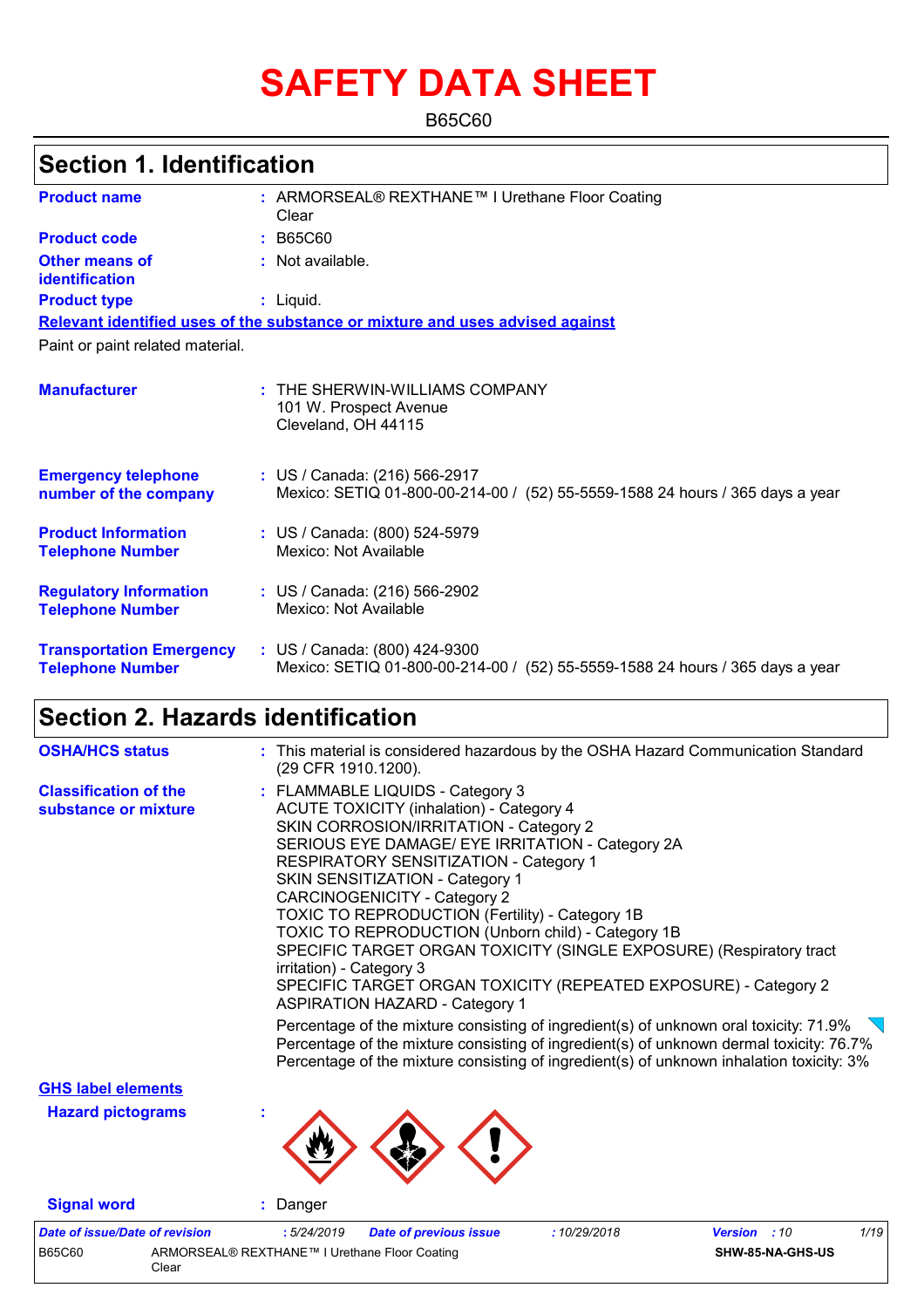## **Section 2. Hazards identification**

| <b>Hazard statements</b>                   | : Flammable liquid and vapor.<br>Harmful if inhaled.<br>Causes serious eye irritation.<br>Causes skin irritation.<br>May cause allergy or asthma symptoms or breathing difficulties if inhaled.<br>May cause an allergic skin reaction.<br>May damage fertility or the unborn child.<br>Suspected of causing cancer.<br>May be fatal if swallowed and enters airways.<br>May cause respiratory irritation.<br>May cause damage to organs through prolonged or repeated exposure.                                                                                                                                                                                                                                                                                                                                                                                                                                                                                                                                                                                                                                                                                                                                                                                                                                                                                                                                                                                                                                                                             |
|--------------------------------------------|--------------------------------------------------------------------------------------------------------------------------------------------------------------------------------------------------------------------------------------------------------------------------------------------------------------------------------------------------------------------------------------------------------------------------------------------------------------------------------------------------------------------------------------------------------------------------------------------------------------------------------------------------------------------------------------------------------------------------------------------------------------------------------------------------------------------------------------------------------------------------------------------------------------------------------------------------------------------------------------------------------------------------------------------------------------------------------------------------------------------------------------------------------------------------------------------------------------------------------------------------------------------------------------------------------------------------------------------------------------------------------------------------------------------------------------------------------------------------------------------------------------------------------------------------------------|
| <b>Precautionary statements</b>            |                                                                                                                                                                                                                                                                                                                                                                                                                                                                                                                                                                                                                                                                                                                                                                                                                                                                                                                                                                                                                                                                                                                                                                                                                                                                                                                                                                                                                                                                                                                                                              |
| <b>Prevention</b>                          | : Obtain special instructions before use. Do not handle until all safety precautions have<br>been read and understood. Wear protective gloves. Wear eye or face protection.<br>Wear protective clothing. Wear respiratory protection. Keep away from heat, hot<br>surfaces, sparks, open flames and other ignition sources. No smoking. Use explosion-<br>proof electrical, ventilating, lighting and all material-handling equipment. Use only non-<br>sparking tools. Take precautionary measures against static discharge. Keep container<br>tightly closed. Use only outdoors or in a well-ventilated area. Do not breathe vapor.<br>Wash hands thoroughly after handling. Contaminated work clothing must not be<br>allowed out of the workplace.                                                                                                                                                                                                                                                                                                                                                                                                                                                                                                                                                                                                                                                                                                                                                                                                       |
| <b>Response</b>                            | : Get medical attention if you feel unwell. IF exposed or concerned: Get medical<br>attention. IF INHALED: If breathing is difficult, remove person to fresh air and keep<br>comfortable for breathing. Call a POISON CENTER or physician if you feel unwell. If<br>experiencing respiratory symptoms: Call a POISON CENTER or physician. IF<br>SWALLOWED: Immediately call a POISON CENTER or physician. Do NOT induce<br>vomiting. IF ON SKIN (or hair): Take off immediately all contaminated clothing. Rinse<br>skin with water or shower. IF ON SKIN: Wash with plenty of soap and water. Wash<br>contaminated clothing before reuse. If skin irritation or rash occurs: Get medical<br>attention. IF IN EYES: Rinse cautiously with water for several minutes. Remove<br>contact lenses, if present and easy to do. Continue rinsing. If eye irritation persists: Get<br>medical attention.                                                                                                                                                                                                                                                                                                                                                                                                                                                                                                                                                                                                                                                            |
| <b>Storage</b>                             | : Store locked up. Store in a well-ventilated place. Keep cool.                                                                                                                                                                                                                                                                                                                                                                                                                                                                                                                                                                                                                                                                                                                                                                                                                                                                                                                                                                                                                                                                                                                                                                                                                                                                                                                                                                                                                                                                                              |
| <b>Disposal</b>                            | : Dispose of contents and container in accordance with all local, regional, national and<br>international regulations.                                                                                                                                                                                                                                                                                                                                                                                                                                                                                                                                                                                                                                                                                                                                                                                                                                                                                                                                                                                                                                                                                                                                                                                                                                                                                                                                                                                                                                       |
| <b>Supplemental label</b><br>elements      | DELAYED EFFECTS FROM LONG TERM OVEREXPOSURE. Contains solvents which<br>can cause permanent brain and nervous system damage. Intentional misuse by<br>deliberately concentrating and inhaling the contents can be harmful or fatal. WARNING:<br>This product contains chemicals known to the State of California to cause cancer and<br>birth defects or other reproductive harm. FOR INDUSTRIAL USE ONLY. VAPOR AND<br>SPRAY MIST HARMFUL. Gives off harmful vapor of solvents and isocyanates. DO<br>NOT USE IF YOU HAVE CHRONIC (LONG-TERM) LUNG OR BREATHING<br>PROBLEMS, OR IF YOU HAVE EVER HAD A REACTION TO ISOCYANATES. USE<br>ONLY WITH ADEQUATE VENTILATION. WHERE OVERSPRAY IS PRESENT, A<br>POSITIVE PRESSURE AIR SUPPLIED RESPIRATOR (NIOSH approved) SHOULD BE<br>WORN TO PREVENT EXPOSURE. IF UNAVAILABLE, AN APPROPRIATE<br>PROPERLY FITTED APPROVED NIOSH VAPOR/PARTICULATE RESPIRATOR MAY<br>BE EFFECTIVE. Follow directions for respirator use. Wear the respirator for the whole<br>time of spraying and until all vapors and mists are gone. If you have any breathing<br>problems during use, LEAVE THE AREA and get fresh air. If problems remain or<br>happen later, IMMEDIATELY call a doctor - If not available get emergency medical<br>treatment. Have this label with you. Reacts with water in closed container to produce<br>pressure which may cause container to burst.<br>Please refer to the SDS for additional information. Keep out of reach of children. Do not<br>transfer contents to other containers for storage. |
| <b>Hazards not otherwise</b><br>classified | : None known.                                                                                                                                                                                                                                                                                                                                                                                                                                                                                                                                                                                                                                                                                                                                                                                                                                                                                                                                                                                                                                                                                                                                                                                                                                                                                                                                                                                                                                                                                                                                                |

*Date of issue/Date of revision* **:** *5/24/2019 Date of previous issue : 10/29/2018 Version : 10 2/19* B65C60 ARMORSEAL® REXTHANE™ I Urethane Floor Coating Clear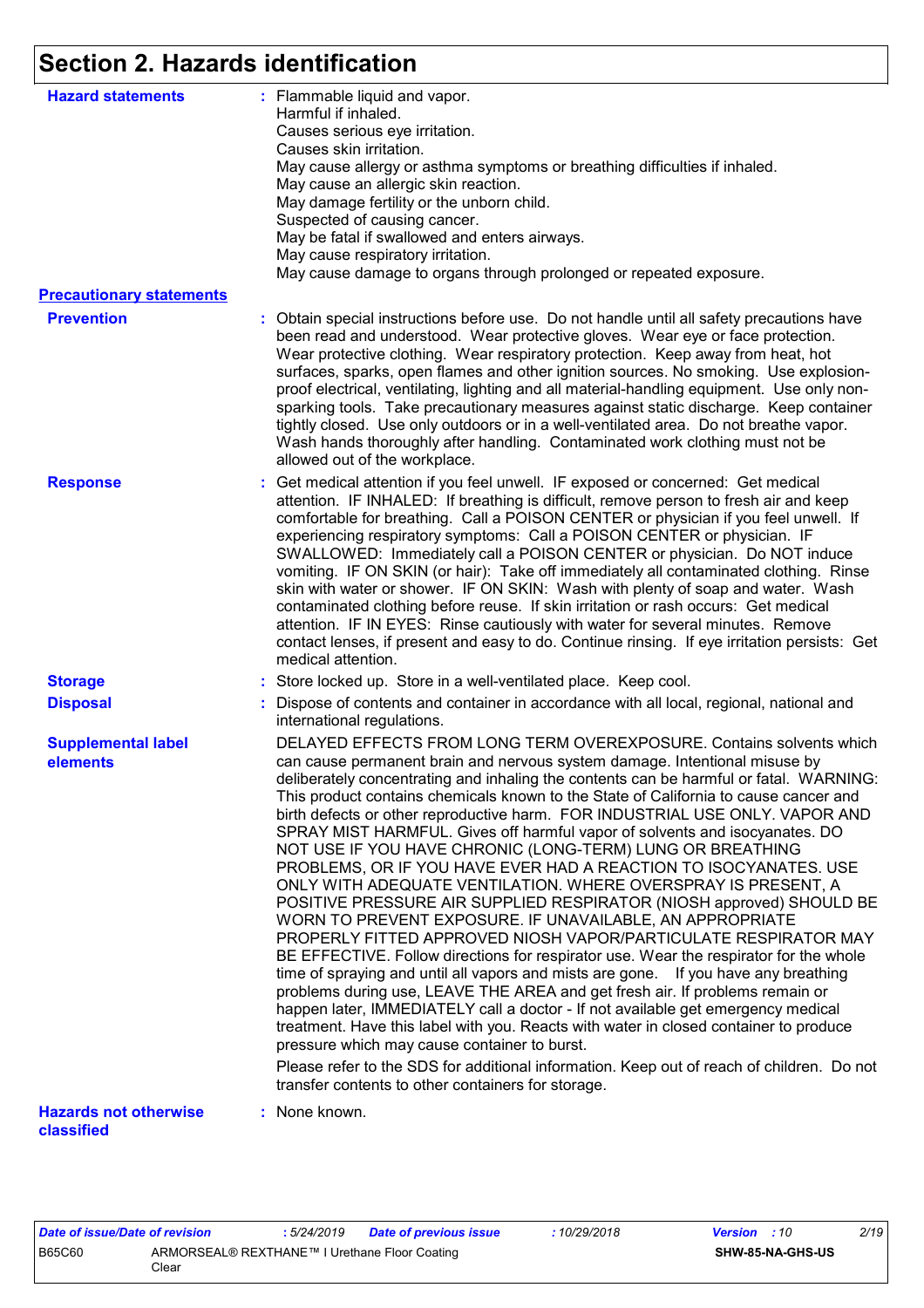### **Section 3. Composition/information on ingredients**

#### **Substance/mixture**

**Other means of identification**

- **:** Mixture
- **:** Not available.

#### **CAS number/other identifiers**

| <b>Ingredient name</b>               | % by weight | <b>CAS number</b> |
|--------------------------------------|-------------|-------------------|
| Hexamethylene Diisocyanate Polymer   | $≥50 - ≤75$ | 28182-81-2        |
| Methyl n-Amyl Ketone                 | ≤10         | 110-43-0          |
| Xylene, mixed isomers                | ≤10         | 1330-20-7         |
| n-Butyl Acetate                      | $\leq 5$    | 123-86-4          |
| 1,2,4-Trimethylbenzene               | ≤2.4        | $95 - 63 - 6$     |
| Ethyl 3-Ethoxypropionate             | $\leq$ 3    | 763-69-9          |
| <b>Light Aromatic Hydrocarbons</b>   | ≤1.6        | 64742-95-6        |
| Ethylbenzene                         | $≤1.3$      | $100 - 41 - 4$    |
| p-Toluenesulfonyl Isocyanate         | <1          | 4083-64-1         |
| Bis(pentamethyl-4-piperidyl)sebacate | ≤1          | 41556-26-7        |
| 1,3,5-Trimethylbenzene               | <1          | 108-67-8          |
| <b>UV Light Absorber</b>             | ≤1          | 104810-48-2       |
| Benzotriazole Hydroxyphenyl Polymer  | $≤0.3$      | 104810-47-1       |
| Cumene                               | ≤0.3        | $98 - 82 - 8$     |
| Dibutyltin Dilaurate                 | ≤0.3        | 77-58-7           |
| 1,2,3-Trimethylbenzene               | ≤0.3        | 526-73-8          |
| Pentamethyliperidyl Sebacate         | ≤ $0.3$     | 82919-37-7        |
| Hexamethylene Diisocyanate (max.)    | ≤0.3        | 822-06-0          |

Any concentration shown as a range is to protect confidentiality or is due to batch variation.

**There are no additional ingredients present which, within the current knowledge of the supplier and in the concentrations applicable, are classified as hazardous to health and hence require reporting in this section.**

**Occupational exposure limits, if available, are listed in Section 8.**

### **Section 4. First aid measures**

Clear

| <b>Description of necessary first aid measures</b> |                                                                                                                                                                                                                                                                                                                                                                                                                                                                                                                                                                                                                                                                                                                                                                                                                                                                                                                                                                                     |  |  |  |  |
|----------------------------------------------------|-------------------------------------------------------------------------------------------------------------------------------------------------------------------------------------------------------------------------------------------------------------------------------------------------------------------------------------------------------------------------------------------------------------------------------------------------------------------------------------------------------------------------------------------------------------------------------------------------------------------------------------------------------------------------------------------------------------------------------------------------------------------------------------------------------------------------------------------------------------------------------------------------------------------------------------------------------------------------------------|--|--|--|--|
| <b>Eye contact</b>                                 | : Immediately flush eyes with plenty of water, occasionally lifting the upper and lower<br>eyelids. Check for and remove any contact lenses. Continue to rinse for at least 10<br>minutes. Get medical attention.                                                                                                                                                                                                                                                                                                                                                                                                                                                                                                                                                                                                                                                                                                                                                                   |  |  |  |  |
| <b>Inhalation</b>                                  | Remove victim to fresh air and keep at rest in a position comfortable for breathing. If it<br>is suspected that fumes are still present, the rescuer should wear an appropriate mask<br>or self-contained breathing apparatus. If not breathing, if breathing is irregular or if<br>respiratory arrest occurs, provide artificial respiration or oxygen by trained personnel. It<br>may be dangerous to the person providing aid to give mouth-to-mouth resuscitation.<br>Get medical attention. If necessary, call a poison center or physician. If unconscious,<br>place in recovery position and get medical attention immediately. Maintain an open<br>airway. Loosen tight clothing such as a collar, tie, belt or waistband. In case of<br>inhalation of decomposition products in a fire, symptoms may be delayed. The exposed<br>person may need to be kept under medical surveillance for 48 hours. In the event of<br>any complaints or symptoms, avoid further exposure. |  |  |  |  |
| <b>Skin contact</b>                                | : Wash with plenty of soap and water. Remove contaminated clothing and shoes. Wash<br>contaminated clothing thoroughly with water before removing it, or wear gloves.<br>Continue to rinse for at least 10 minutes. Get medical attention. In the event of any<br>complaints or symptoms, avoid further exposure. Wash clothing before reuse. Clean<br>shoes thoroughly before reuse.                                                                                                                                                                                                                                                                                                                                                                                                                                                                                                                                                                                               |  |  |  |  |
| <b>Ingestion</b>                                   | : Get medical attention immediately. Call a poison center or physician. Wash out mouth<br>with water. Remove dentures if any. Remove victim to fresh air and keep at rest in a<br>position comfortable for breathing. If material has been swallowed and the exposed<br>person is conscious, give small quantities of water to drink. Stop if the exposed person<br>feels sick as vomiting may be dangerous. Aspiration hazard if swallowed. Can enter<br>lungs and cause damage. Do not induce vomiting. If vomiting occurs, the head should<br>be kept low so that vomit does not enter the lungs. Never give anything by mouth to an<br>unconscious person. If unconscious, place in recovery position and get medical                                                                                                                                                                                                                                                           |  |  |  |  |
| <b>Date of issue/Date of revision</b>              | 3/19<br>:5/24/2019<br><b>Date of previous issue</b><br>:10/29/2018<br><b>Version</b> : 10                                                                                                                                                                                                                                                                                                                                                                                                                                                                                                                                                                                                                                                                                                                                                                                                                                                                                           |  |  |  |  |
| B65C60                                             | ARMORSEAL® REXTHANE™ I Urethane Floor Coating<br>SHW-85-NA-GHS-US                                                                                                                                                                                                                                                                                                                                                                                                                                                                                                                                                                                                                                                                                                                                                                                                                                                                                                                   |  |  |  |  |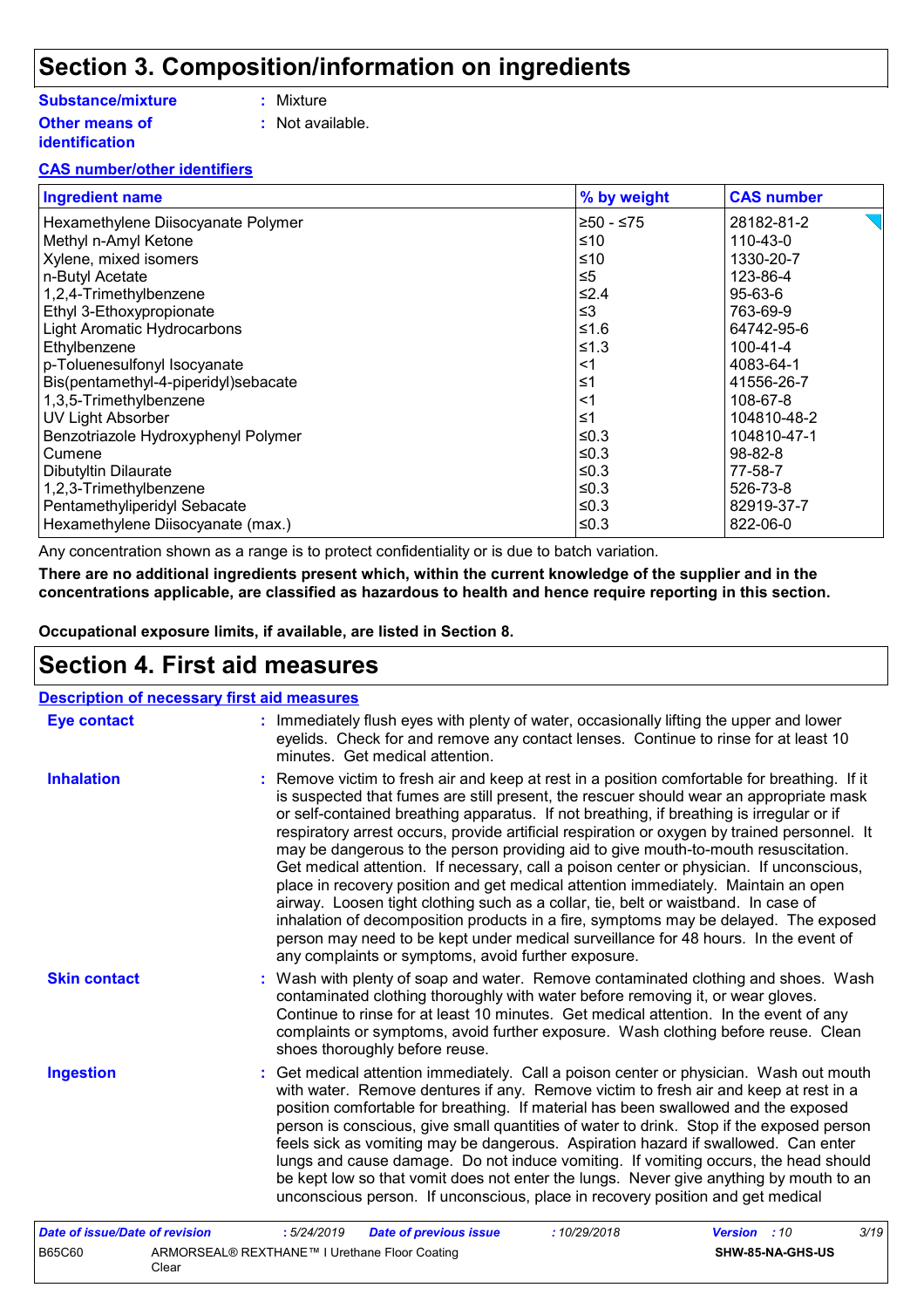## **Section 4. First aid measures**

attention immediately. Maintain an open airway. Loosen tight clothing such as a collar, tie, belt or waistband.

#### **Most important symptoms/effects, acute and delayed**

| <b>Potential acute health effects</b> |                                                                                                                                                                                                                        |
|---------------------------------------|------------------------------------------------------------------------------------------------------------------------------------------------------------------------------------------------------------------------|
| <b>Eye contact</b>                    | : Causes serious eye irritation.                                                                                                                                                                                       |
| <b>Inhalation</b>                     | : Harmful if inhaled. May cause respiratory irritation. May cause allergy or asthma<br>symptoms or breathing difficulties if inhaled.                                                                                  |
| <b>Skin contact</b>                   | : Causes skin irritation. May cause an allergic skin reaction.                                                                                                                                                         |
| <b>Ingestion</b>                      | : May be fatal if swallowed and enters airways.                                                                                                                                                                        |
| Over-exposure signs/symptoms          |                                                                                                                                                                                                                        |
| <b>Eye contact</b>                    | : Adverse symptoms may include the following:<br>pain or irritation<br>watering<br>redness                                                                                                                             |
| <b>Inhalation</b>                     | Adverse symptoms may include the following:<br>respiratory tract irritation<br>coughing<br>wheezing and breathing difficulties<br>asthma<br>reduced fetal weight<br>increase in fetal deaths<br>skeletal malformations |
| <b>Skin contact</b>                   | : Adverse symptoms may include the following:<br>irritation<br>redness<br>reduced fetal weight<br>increase in fetal deaths<br>skeletal malformations                                                                   |
| <b>Ingestion</b>                      | Adverse symptoms may include the following:<br>nausea or vomiting<br>reduced fetal weight<br>increase in fetal deaths<br>skeletal malformations                                                                        |
|                                       | <u>Indication of immediate medical attention and special treatment needed, if necessary</u>                                                                                                                            |
| <b>Notes to physician</b>             | : In case of inhalation of decomposition products in a fire, symptoms may be delayed.<br>The exposed person may need to be kept under medical surveillance for 48 hours.                                               |
| <b>Specific treatments</b>            | : No specific treatment.                                                                                                                                                                                               |
| <b>Protection of first-aiders</b>     | : No action shall be taken involving any personal risk or without suitable training. If it is<br>suspected that fumes are still present, the rescuer should wear an appropriate mask or                                |

suspected that fumes are still present, the rescuer should wear an appropriate mask or self-contained breathing apparatus. It may be dangerous to the person providing aid to give mouth-to-mouth resuscitation. Wash contaminated clothing thoroughly with water before removing it, or wear gloves.

**See toxicological information (Section 11)**

### **Section 5. Fire-fighting measures**

| <b>Extinguishing media</b>             |                                                        |
|----------------------------------------|--------------------------------------------------------|
| <b>Suitable extinguishing</b><br>media | : Use dry chemical, $CO2$ , water spray (fog) or foam. |
| Unsuitable extinguishing<br>media      | : Do not use water jet.                                |

| Date of issue/Date of revision |                                                        | : 5/24/2019 | <b>Date of previous issue</b> | : 10/29/2018 | <b>Version</b> : 10 |                         | 4/19 |
|--------------------------------|--------------------------------------------------------|-------------|-------------------------------|--------------|---------------------|-------------------------|------|
| B65C60                         | ARMORSEAL® REXTHANE™ I Urethane Floor Coating<br>Clear |             |                               |              |                     | <b>SHW-85-NA-GHS-US</b> |      |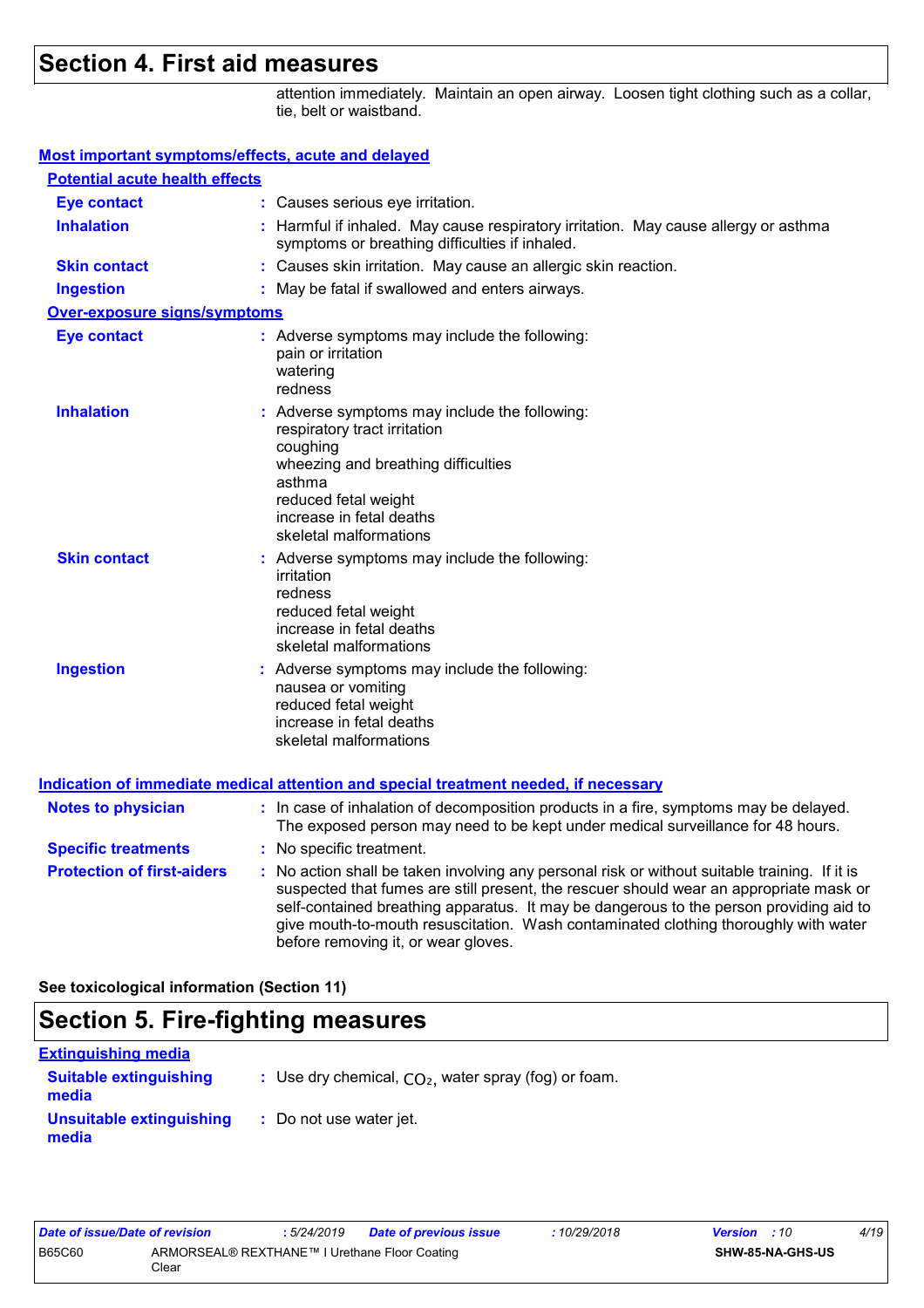## **Section 5. Fire-fighting measures**

| <b>Specific hazards arising</b><br>from the chemical     | : Flammable liquid and vapor. Runoff to sewer may create fire or explosion hazard. In a<br>fire or if heated, a pressure increase will occur and the container may burst, with the risk<br>of a subsequent explosion. The vapor/gas is heavier than air and will spread along the<br>ground. Vapors may accumulate in low or confined areas or travel a considerable<br>distance to a source of ignition and flash back. |
|----------------------------------------------------------|--------------------------------------------------------------------------------------------------------------------------------------------------------------------------------------------------------------------------------------------------------------------------------------------------------------------------------------------------------------------------------------------------------------------------|
| <b>Hazardous thermal</b><br>decomposition products       | Decomposition products may include the following materials:<br>carbon dioxide<br>carbon monoxide<br>nitrogen oxides                                                                                                                                                                                                                                                                                                      |
| <b>Special protective actions</b><br>for fire-fighters   | : Promptly isolate the scene by removing all persons from the vicinity of the incident if<br>there is a fire. No action shall be taken involving any personal risk or without suitable<br>training. Move containers from fire area if this can be done without risk. Use water<br>spray to keep fire-exposed containers cool.                                                                                            |
| <b>Special protective</b><br>equipment for fire-fighters | : Fire-fighters should wear appropriate protective equipment and self-contained breathing<br>apparatus (SCBA) with a full face-piece operated in positive pressure mode.                                                                                                                                                                                                                                                 |

### **Section 6. Accidental release measures**

#### **Personal precautions, protective equipment and emergency procedures**

| For non-emergency<br>personnel                               | : No action shall be taken involving any personal risk or without suitable training.<br>Evacuate surrounding areas. Keep unnecessary and unprotected personnel from<br>entering. Do not touch or walk through spilled material. Shut off all ignition sources.<br>No flares, smoking or flames in hazard area. Avoid breathing vapor or mist. Provide<br>adequate ventilation. Wear appropriate respirator when ventilation is inadequate. Put<br>on appropriate personal protective equipment.                                                                                                                                                                                                                                                                      |  |
|--------------------------------------------------------------|----------------------------------------------------------------------------------------------------------------------------------------------------------------------------------------------------------------------------------------------------------------------------------------------------------------------------------------------------------------------------------------------------------------------------------------------------------------------------------------------------------------------------------------------------------------------------------------------------------------------------------------------------------------------------------------------------------------------------------------------------------------------|--|
| For emergency responders                                     | : If specialized clothing is required to deal with the spillage, take note of any information in<br>Section 8 on suitable and unsuitable materials. See also the information in "For non-<br>emergency personnel".                                                                                                                                                                                                                                                                                                                                                                                                                                                                                                                                                   |  |
| <b>Environmental precautions</b>                             | : Avoid dispersal of spilled material and runoff and contact with soil, waterways, drains<br>and sewers. Inform the relevant authorities if the product has caused environmental<br>pollution (sewers, waterways, soil or air).                                                                                                                                                                                                                                                                                                                                                                                                                                                                                                                                      |  |
| <b>Methods and materials for containment and cleaning up</b> |                                                                                                                                                                                                                                                                                                                                                                                                                                                                                                                                                                                                                                                                                                                                                                      |  |
| <b>Small spill</b>                                           | : Stop leak if without risk. Move containers from spill area. Use spark-proof tools and<br>explosion-proof equipment. Dilute with water and mop up if water-soluble. Alternatively,<br>or if water-insoluble, absorb with an inert dry material and place in an appropriate waste<br>disposal container. Dispose of via a licensed waste disposal contractor.                                                                                                                                                                                                                                                                                                                                                                                                        |  |
| <b>Large spill</b>                                           | : Stop leak if without risk. Move containers from spill area. Use spark-proof tools and<br>explosion-proof equipment. Approach release from upwind. Prevent entry into sewers,<br>water courses, basements or confined areas. Wash spillages into an effluent treatment<br>plant or proceed as follows. Contain and collect spillage with non-combustible,<br>absorbent material e.g. sand, earth, vermiculite or diatomaceous earth and place in<br>container for disposal according to local regulations (see Section 13). Dispose of via a<br>licensed waste disposal contractor. Contaminated absorbent material may pose the<br>same hazard as the spilled product. Note: see Section 1 for emergency contact<br>information and Section 13 for waste disposal. |  |

### **Section 7. Handling and storage**

#### **Precautions for safe handling**

| <b>Protective measures</b> | : Put on appropriate personal protective equipment (see Section 8). Persons with a       |
|----------------------------|------------------------------------------------------------------------------------------|
|                            | history of skin sensitization problems or asthma, allergies or chronic or recurrent      |
|                            | respiratory disease should not be employed in any process in which this product is used. |
|                            | Avoid exposure - obtain special instructions before use. Avoid exposure during           |
|                            | pregnancy. Do not handle until all safety precautions have been read and understood.     |
|                            | Do not get in eyes or on skin or clothing. Do not breathe vapor or mist. Do not swallow. |
|                            | Use only with adequate ventilation. Wear appropriate respirator when ventilation is      |
|                            | inadequate. Do not enter storage areas and confined spaces unless adequately             |

| Date of issue/Date of revision |                                                        | . 5/24/2019 | <b>Date of previous issue</b> | 10/29/2018 | <b>Version</b> : 10 |                         | 5/19 |
|--------------------------------|--------------------------------------------------------|-------------|-------------------------------|------------|---------------------|-------------------------|------|
| <b>B65C60</b>                  | ARMORSEAL® REXTHANE™ I Urethane Floor Coating<br>Clear |             |                               |            |                     | <b>SHW-85-NA-GHS-US</b> |      |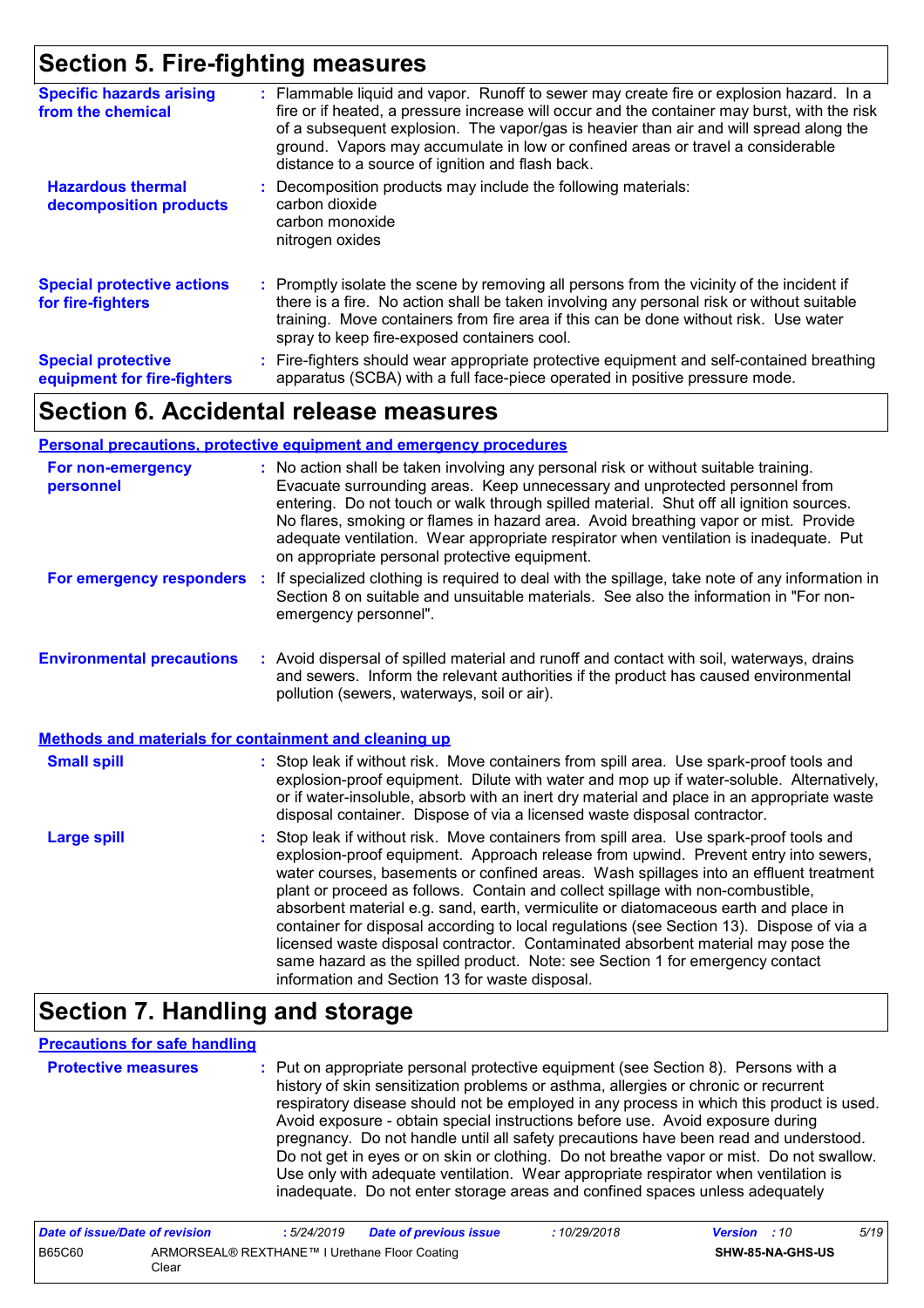## **Section 7. Handling and storage**

|                                                                                  | ventilated. Keep in the original container or an approved alternative made from a<br>compatible material, kept tightly closed when not in use. Store and use away from heat,<br>sparks, open flame or any other ignition source. Use explosion-proof electrical<br>(ventilating, lighting and material handling) equipment. Use only non-sparking tools.<br>Take precautionary measures against electrostatic discharges. Empty containers retain<br>product residue and can be hazardous. Do not reuse container.                                                                                                                                                                                                 |
|----------------------------------------------------------------------------------|--------------------------------------------------------------------------------------------------------------------------------------------------------------------------------------------------------------------------------------------------------------------------------------------------------------------------------------------------------------------------------------------------------------------------------------------------------------------------------------------------------------------------------------------------------------------------------------------------------------------------------------------------------------------------------------------------------------------|
| <b>Advice on general</b><br>occupational hygiene                                 | : Eating, drinking and smoking should be prohibited in areas where this material is<br>handled, stored and processed. Workers should wash hands and face before eating,<br>drinking and smoking. Remove contaminated clothing and protective equipment before<br>entering eating areas. See also Section 8 for additional information on hygiene<br>measures.                                                                                                                                                                                                                                                                                                                                                      |
| <b>Conditions for safe storage,</b><br>including any<br><i>incompatibilities</i> | : Store in accordance with local regulations. Store in a segregated and approved area.<br>Store in original container protected from direct sunlight in a dry, cool and well-ventilated<br>area, away from incompatible materials (see Section 10) and food and drink. Store<br>locked up. Eliminate all ignition sources. Separate from oxidizing materials. Keep<br>container tightly closed and sealed until ready for use. Containers that have been<br>opened must be carefully resealed and kept upright to prevent leakage. Do not store in<br>unlabeled containers. Use appropriate containment to avoid environmental<br>contamination. See Section 10 for incompatible materials before handling or use. |

## **Section 8. Exposure controls/personal protection**

#### **Control parameters**

**Occupational exposure limits (OSHA United States)**

| <b>Ingredient name</b>                                                                                                                   | <b>Exposure limits</b>                                                                                                                                                                                                                                                                                                                                                        |
|------------------------------------------------------------------------------------------------------------------------------------------|-------------------------------------------------------------------------------------------------------------------------------------------------------------------------------------------------------------------------------------------------------------------------------------------------------------------------------------------------------------------------------|
| Hexamethylene Diisocyanate Polymer<br>Methyl n-Amyl Ketone                                                                               | None.<br>ACGIH TLV (United States, 3/2018).<br>TWA: 50 ppm 8 hours.<br>TWA: 233 mg/m <sup>3</sup> 8 hours.<br>NIOSH REL (United States, 10/2016).<br>TWA: 100 ppm 10 hours.<br>TWA: 465 mg/m <sup>3</sup> 10 hours.<br>OSHA PEL (United States, 5/2018).<br>TWA: 100 ppm 8 hours.<br>TWA: 465 mg/m <sup>3</sup> 8 hours.                                                      |
| Xylene, mixed isomers                                                                                                                    | ACGIH TLV (United States, 3/2018).<br>TWA: 100 ppm 8 hours.<br>TWA: 434 mg/m <sup>3</sup> 8 hours.<br>STEL: 150 ppm 15 minutes.<br>STEL: 651 mg/m <sup>3</sup> 15 minutes.<br>OSHA PEL (United States, 5/2018).<br>TWA: 100 ppm 8 hours.<br>TWA: 435 mg/m <sup>3</sup> 8 hours.                                                                                               |
| n-Butyl Acetate                                                                                                                          | NIOSH REL (United States, 10/2016).<br>TWA: 150 ppm 10 hours.<br>TWA: 710 mg/m <sup>3</sup> 10 hours.<br>STEL: 200 ppm 15 minutes.<br>STEL: 950 mg/m <sup>3</sup> 15 minutes.<br>OSHA PEL (United States, 5/2018).<br>TWA: 150 ppm 8 hours.<br>TWA: 710 mg/m <sup>3</sup> 8 hours.<br>ACGIH TLV (United States, 3/2018).<br>STEL: 150 ppm 15 minutes.<br>TWA: 50 ppm 8 hours. |
| 1,2,4-Trimethylbenzene                                                                                                                   | ACGIH TLV (United States, 3/2018).<br>TWA: 25 ppm 8 hours.<br>TWA: 123 mg/m <sup>3</sup> 8 hours.<br>NIOSH REL (United States, 10/2016).<br>TWA: 25 ppm 10 hours.                                                                                                                                                                                                             |
| Date of issue/Date of revision<br>:5/24/2019<br><b>Date of previous issue</b><br>ARMORSEAL® REXTHANE™ I Urethane Floor Coating<br>B65C60 | 6/19<br>:10/29/2018<br>Version : 10<br>SHW-85-NA-GHS-US                                                                                                                                                                                                                                                                                                                       |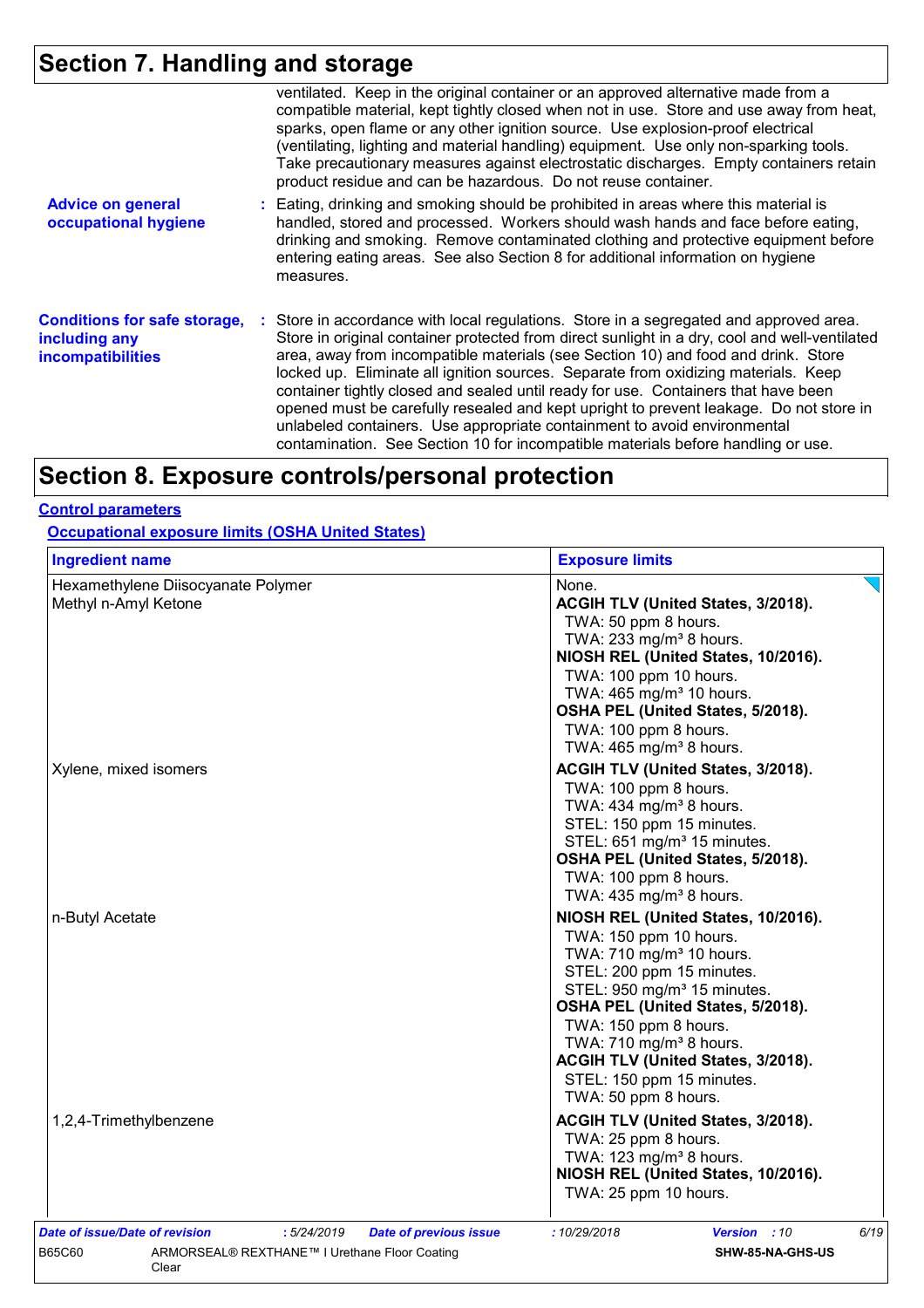| Ethyl 3-Ethoxypropionate<br><b>Light Aromatic Hydrocarbons</b><br>Ethylbenzene                 | TWA: 125 mg/m <sup>3</sup> 10 hours.<br>None.<br>None.<br>ACGIH TLV (United States, 3/2018).<br>TWA: 20 ppm 8 hours.<br>NIOSH REL (United States, 10/2016).<br>TWA: 100 ppm 10 hours.<br>TWA: 435 mg/m <sup>3</sup> 10 hours.<br>STEL: 125 ppm 15 minutes.<br>STEL: 545 mg/m <sup>3</sup> 15 minutes.<br>OSHA PEL (United States, 5/2018).<br>TWA: 100 ppm 8 hours.<br>TWA: 435 mg/m <sup>3</sup> 8 hours.          |
|------------------------------------------------------------------------------------------------|---------------------------------------------------------------------------------------------------------------------------------------------------------------------------------------------------------------------------------------------------------------------------------------------------------------------------------------------------------------------------------------------------------------------|
| p-Toluenesulfonyl Isocyanate<br>Bis(pentamethyl-4-piperidyl)sebacate<br>1,3,5-Trimethylbenzene | None.<br>None.<br>ACGIH TLV (United States, 3/2018).<br>TWA: 25 ppm 8 hours.<br>TWA: 123 mg/m <sup>3</sup> 8 hours.<br>NIOSH REL (United States, 10/2016).<br>TWA: 25 ppm 10 hours.<br>TWA: 125 mg/m <sup>3</sup> 10 hours.                                                                                                                                                                                         |
| UV Light Absorber<br>Benzotriazole Hydroxyphenyl Polymer<br>Cumene                             | None.<br>None.<br>ACGIH TLV (United States, 3/2018).<br>TWA: 50 ppm 8 hours.<br>NIOSH REL (United States, 10/2016).<br>Absorbed through skin.<br>TWA: 50 ppm 10 hours.<br>TWA: 245 mg/m <sup>3</sup> 10 hours.<br>OSHA PEL (United States, 5/2018).                                                                                                                                                                 |
| Dibutyltin Dilaurate                                                                           | Absorbed through skin.<br>TWA: 50 ppm 8 hours.<br>TWA: 245 mg/m <sup>3</sup> 8 hours.<br>ACGIH TLV (United States, 3/2018).<br>Absorbed through skin.<br>TWA: $0.1 \text{ mg/m}^3$ , (as Sn) 8 hours.<br>STEL: 0.2 mg/m <sup>3</sup> , (as Sn) 15 minutes.<br>NIOSH REL (United States, 10/2016).<br>Absorbed through skin.<br>TWA: 0.1 mg/m <sup>3</sup> , (as Sn) 10 hours.                                       |
| 1,2,3-Trimethylbenzene                                                                         | OSHA PEL (United States, 5/2018).<br>TWA: $0.1 \text{ mg/m}^3$ , (as Sn) 8 hours.<br>ACGIH TLV (United States, 3/2018).<br>TWA: 25 ppm 8 hours.<br>TWA: 123 mg/m <sup>3</sup> 8 hours.<br>NIOSH REL (United States, 10/2016).<br>TWA: 25 ppm 10 hours.<br>TWA: 125 mg/m <sup>3</sup> 10 hours.                                                                                                                      |
| Pentamethyliperidyl Sebacate<br>Hexamethylene Diisocyanate (max.)                              | None.<br>ACGIH TLV (United States, 3/2018).<br>TWA: 0.005 ppm 8 hours.<br>TWA: 0.03 mg/m <sup>3</sup> 8 hours.<br>NIOSH REL (United States, 10/2016).<br>TWA: 0.005 ppm 10 hours.<br>TWA: 0.035 mg/m <sup>3</sup> 10 hours.<br>CEIL: 0.02 ppm 10 minutes.<br>CEIL: 0.14 mg/m <sup>3</sup> 10 minutes.<br>OSHA PEL (United States, 5/2018).<br>Absorbed through skin.<br>TWA: 5 mg/m <sup>3</sup> , (as CN) 8 hours. |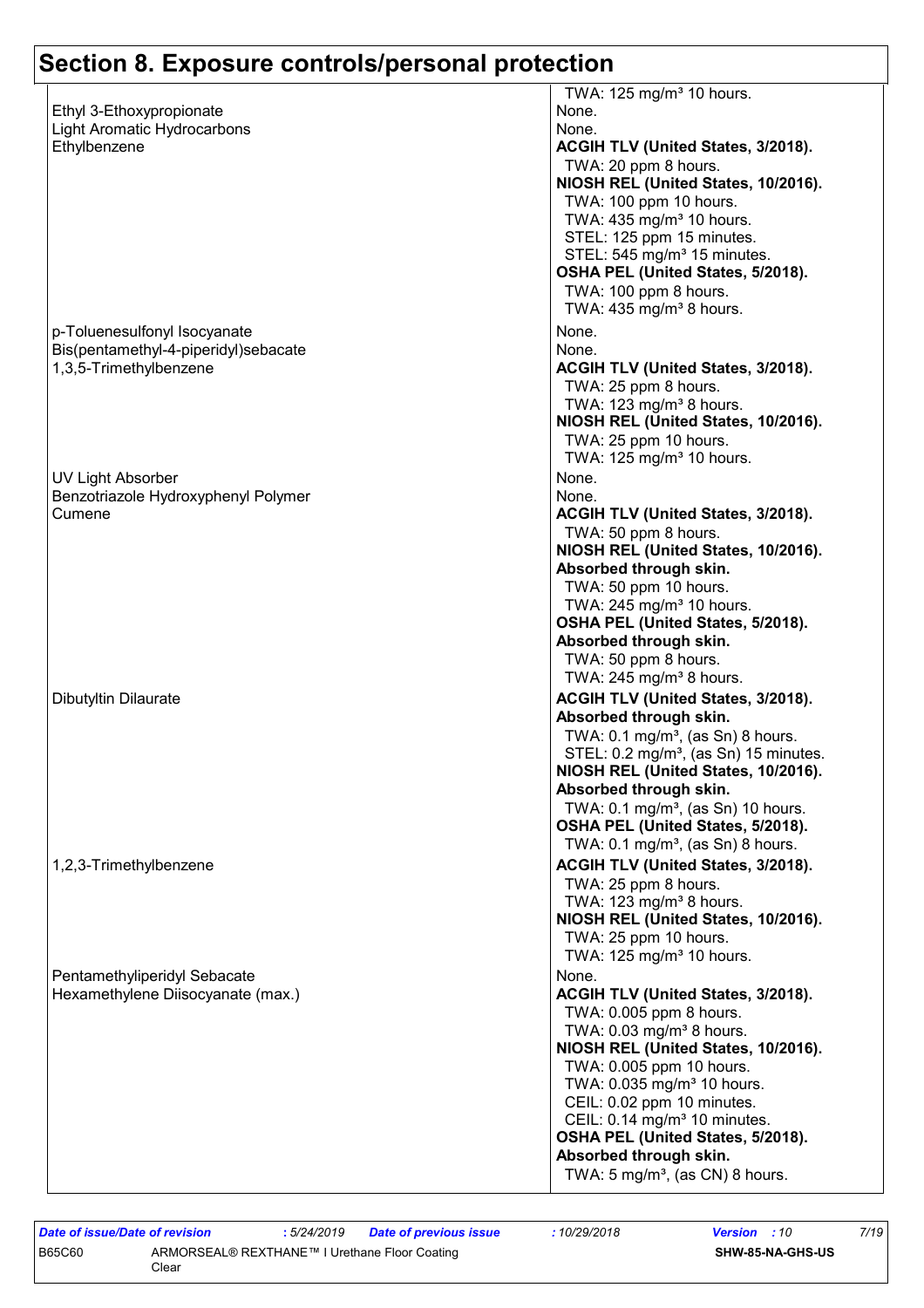**Occupational exposure limits (Canada)**

| <b>Ingredient name</b> | <b>Exposure limits</b>                                                                                                                                                                                                                                                                                                                                                                                                                                                                                                                                                                                                                                                                                                             |
|------------------------|------------------------------------------------------------------------------------------------------------------------------------------------------------------------------------------------------------------------------------------------------------------------------------------------------------------------------------------------------------------------------------------------------------------------------------------------------------------------------------------------------------------------------------------------------------------------------------------------------------------------------------------------------------------------------------------------------------------------------------|
| Methyl n-amyl ketone   | CA Alberta Provincial (Canada, 6/2018).<br>8 hrs OEL: 233 mg/m <sup>3</sup> 8 hours.<br>8 hrs OEL: 50 ppm 8 hours.<br><b>CA British Columbia Provincial (Canada,</b><br>7/2018).<br>TWA: 50 ppm 8 hours.<br>CA Ontario Provincial (Canada, 1/2018).<br>TWA: 25 ppm 8 hours.<br>TWA: $115 \text{ mg/m}^3$ 8 hours.<br>CA Quebec Provincial (Canada, 1/2014).<br>TWAEV: 50 ppm 8 hours.<br>TWAEV: 233 mg/m <sup>3</sup> 8 hours.<br><b>CA Saskatchewan Provincial (Canada,</b><br>7/2013).<br>STEL: 60 ppm 15 minutes.<br>TWA: 50 ppm 8 hours.                                                                                                                                                                                       |
| Xylene                 | CA Alberta Provincial (Canada, 6/2018).<br>8 hrs OEL: 100 ppm 8 hours.<br>15 min OEL: 651 mg/m <sup>3</sup> 15 minutes.<br>15 min OEL: 150 ppm 15 minutes.<br>8 hrs OEL: 434 mg/m <sup>3</sup> 8 hours.<br><b>CA British Columbia Provincial (Canada,</b><br>7/2018).<br>TWA: 100 ppm 8 hours.<br>STEL: 150 ppm 15 minutes.<br>CA Quebec Provincial (Canada, 1/2014).<br>TWAEV: 100 ppm 8 hours.<br>TWAEV: 434 mg/m <sup>3</sup> 8 hours.<br>STEV: 150 ppm 15 minutes.<br>STEV: 651 mg/m <sup>3</sup> 15 minutes.<br>CA Ontario Provincial (Canada, 1/2018).<br>STEL: 150 ppm 15 minutes.<br>TWA: 100 ppm 8 hours.<br><b>CA Saskatchewan Provincial (Canada,</b><br>7/2013).<br>STEL: 150 ppm 15 minutes.<br>TWA: 100 ppm 8 hours. |
| Normal butyl acetate   | CA Alberta Provincial (Canada, 6/2018).<br>15 min OEL: 200 ppm 15 minutes.<br>15 min OEL: 950 mg/m <sup>3</sup> 15 minutes.<br>8 hrs OEL: 150 ppm 8 hours.<br>8 hrs OEL: 713 mg/m <sup>3</sup> 8 hours.<br><b>CA British Columbia Provincial (Canada,</b><br>7/2018).<br>TWA: 20 ppm 8 hours.<br>CA Ontario Provincial (Canada, 1/2018).<br>TWA: 150 ppm 8 hours.<br>STEL: 200 ppm 15 minutes.<br>CA Quebec Provincial (Canada, 1/2014).<br>TWAEV: 150 ppm 8 hours.<br>TWAEV: 713 mg/m <sup>3</sup> 8 hours.<br>STEV: 200 ppm 15 minutes.<br>STEV: 950 mg/m <sup>3</sup> 15 minutes.<br><b>CA Saskatchewan Provincial (Canada,</b><br>7/2013).<br>STEL: 200 ppm 15 minutes.<br>TWA: 150 ppm 8 hours.                               |
| 1,2,4-Trimethylbenzene | CA Alberta Provincial (Canada, 6/2018).                                                                                                                                                                                                                                                                                                                                                                                                                                                                                                                                                                                                                                                                                            |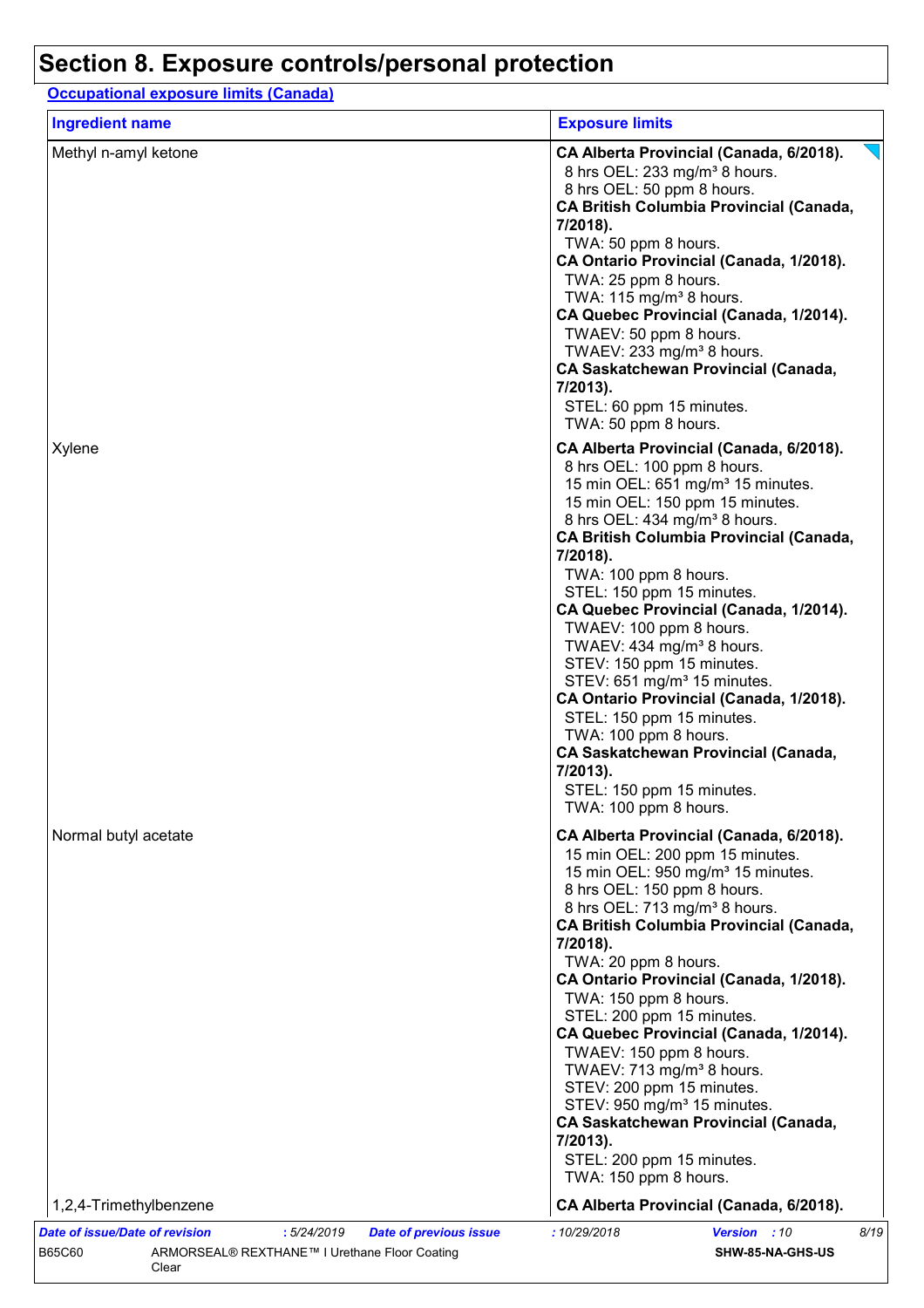| Ethylbenzene               | 8 hrs OEL: 123 mg/m <sup>3</sup> 8 hours.<br>8 hrs OEL: 25 ppm 8 hours.<br><b>CA British Columbia Provincial (Canada,</b><br>7/2018).<br>TWA: 25 ppm 8 hours.<br>CA Quebec Provincial (Canada, 1/2014).<br>TWAEV: 25 ppm 8 hours.<br>TWAEV: 123 mg/m <sup>3</sup> 8 hours.<br>CA Ontario Provincial (Canada, 1/2018).<br>TWA: 25 ppm 8 hours.<br><b>CA Saskatchewan Provincial (Canada,</b><br>7/2013).<br>STEL: 30 ppm 15 minutes.<br>TWA: 25 ppm 8 hours.<br>CA Alberta Provincial (Canada, 6/2018).<br>8 hrs OEL: 100 ppm 8 hours.<br>8 hrs OEL: 434 mg/m <sup>3</sup> 8 hours.<br>15 min OEL: 543 mg/m <sup>3</sup> 15 minutes.<br>15 min OEL: 125 ppm 15 minutes.<br><b>CA British Columbia Provincial (Canada,</b><br>7/2018).<br>TWA: 20 ppm 8 hours.<br>CA Ontario Provincial (Canada, 1/2018).<br>TWA: 20 ppm 8 hours.<br>CA Quebec Provincial (Canada, 1/2014).<br>TWAEV: 100 ppm 8 hours.<br>TWAEV: 434 mg/m <sup>3</sup> 8 hours.<br>STEV: 125 ppm 15 minutes.<br>STEV: 543 mg/m <sup>3</sup> 15 minutes. |
|----------------------------|-----------------------------------------------------------------------------------------------------------------------------------------------------------------------------------------------------------------------------------------------------------------------------------------------------------------------------------------------------------------------------------------------------------------------------------------------------------------------------------------------------------------------------------------------------------------------------------------------------------------------------------------------------------------------------------------------------------------------------------------------------------------------------------------------------------------------------------------------------------------------------------------------------------------------------------------------------------------------------------------------------------------------|
| Cumene                     | <b>CA Saskatchewan Provincial (Canada,</b><br>7/2013).<br>STEL: 125 ppm 15 minutes.<br>TWA: 100 ppm 8 hours.<br>CA Alberta Provincial (Canada, 6/2018).                                                                                                                                                                                                                                                                                                                                                                                                                                                                                                                                                                                                                                                                                                                                                                                                                                                               |
|                            | 8 hrs OEL: 50 ppm 8 hours.<br>8 hrs OEL: 246 mg/m <sup>3</sup> 8 hours.<br>CA British Columbia Provincial (Canada,<br>7/2018).<br>TWA: 25 ppm 8 hours.                                                                                                                                                                                                                                                                                                                                                                                                                                                                                                                                                                                                                                                                                                                                                                                                                                                                |
|                            | STEL: 75 ppm 15 minutes.<br>CA Ontario Provincial (Canada, 1/2018).<br>TWA: 50 ppm 8 hours.<br>CA Quebec Provincial (Canada, 1/2014).<br>TWAEV: 50 ppm 8 hours.<br>TWAEV: 246 mg/m <sup>3</sup> 8 hours.<br><b>CA Saskatchewan Provincial (Canada,</b><br>7/2013).<br>STEL: 74 ppm 15 minutes.<br>TWA: 50 ppm 8 hours.                                                                                                                                                                                                                                                                                                                                                                                                                                                                                                                                                                                                                                                                                                |
| Hexamethylene diisocyanate | CA Alberta Provincial (Canada, 6/2018).<br>8 hrs OEL: 0.005 ppm 8 hours.<br>8 hrs OEL: 0.03 mg/m <sup>3</sup> 8 hours.<br><b>CA British Columbia Provincial (Canada,</b><br>7/2018). Inhalation sensitizer.<br>TWA: 0.005 ppm 8 hours.<br>$C: 0.01$ ppm                                                                                                                                                                                                                                                                                                                                                                                                                                                                                                                                                                                                                                                                                                                                                               |
|                            | CA Quebec Provincial (Canada, 1/2014).<br>Skin sensitizer.                                                                                                                                                                                                                                                                                                                                                                                                                                                                                                                                                                                                                                                                                                                                                                                                                                                                                                                                                            |
|                            | TWAEV: 0.005 ppm 8 hours.<br>TWAEV: $0.034$ mg/m <sup>3</sup> 8 hours.<br>CA Ontario Provincial (Canada, 1/2018).<br>9/19                                                                                                                                                                                                                                                                                                                                                                                                                                                                                                                                                                                                                                                                                                                                                                                                                                                                                             |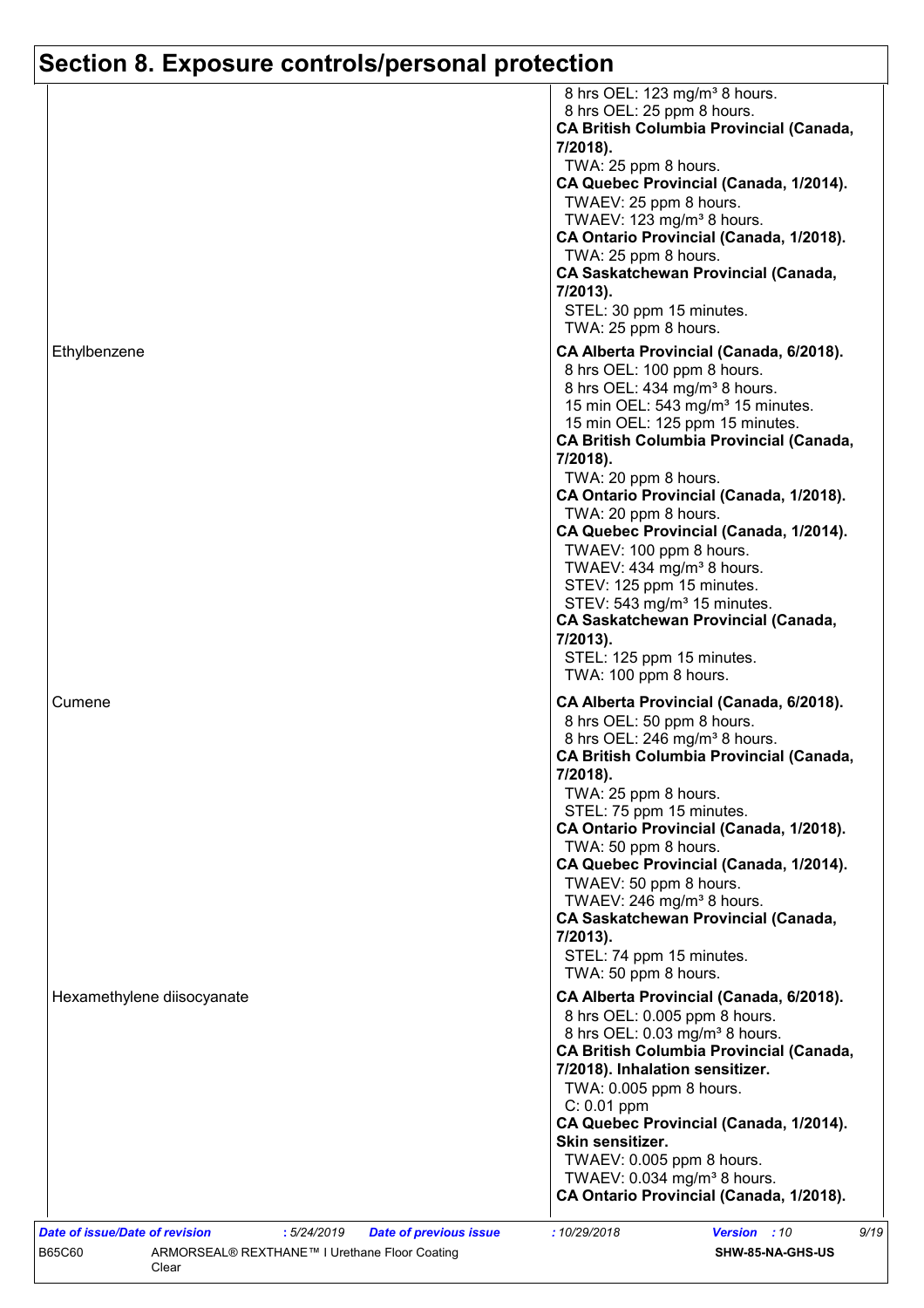| TWA: 0.03 mg/m <sup>3</sup> 8 hours.                          |
|---------------------------------------------------------------|
| TWA: 0.01 ppm 8 hours.<br>CA Saskatchewan Provincial (Canada, |
|                                                               |
| $ 7/2013$ ).                                                  |
| STEL: 0.015 ppm 15 minutes.                                   |
| TWA: 0.005 ppm 8 hours.                                       |
|                                                               |

| Occupational exposure limits (Mexico) |
|---------------------------------------|
|---------------------------------------|

| <b>Ingredient name</b> | <b>Exposure limits</b>                            |
|------------------------|---------------------------------------------------|
| Methyl n-Amyl Ketone   | NOM-010-STPS-2014 (Mexico, 4/2016).               |
|                        | TWA: 50 ppm 8 hours.                              |
| Xylene, mixed isomers  | NOM-010-STPS-2014 (Mexico, 4/2016).               |
|                        | STEL: 150 ppm 15 minutes.                         |
|                        | TWA: 100 ppm 8 hours.                             |
| n-Butyl Acetate        | NOM-010-STPS-2014 (Mexico, 4/2016).               |
|                        | TWA: 150 ppm 8 hours.                             |
|                        | STEL: 200 ppm 15 minutes.                         |
| 1,2,4-Trimethylbenzene | NOM-010-STPS-2014 (Mexico, 4/2016).               |
|                        | TWA: 25 ppm 8 hours.                              |
| Ethylbenzene           | NOM-010-STPS-2014 (Mexico, 4/2016).               |
|                        | TWA: 20 ppm 8 hours.                              |
| Dibutyltin Dilaurate   | NOM-010-STPS-2014 (Mexico, 4/2016).               |
|                        | Absorbed through skin.                            |
|                        | TWA: $0.1 \text{ mg/m}^3$ , (as Sn) 8 hours.      |
|                        | STEL: 0.2 mg/m <sup>3</sup> , (as Sn) 15 minutes. |

| <b>Appropriate engineering</b><br><b>controls</b> | : Use only with adequate ventilation. Use process enclosures, local exhaust ventilation or<br>other engineering controls to keep worker exposure to airborne contaminants below any<br>recommended or statutory limits. The engineering controls also need to keep gas,<br>vapor or dust concentrations below any lower explosive limits. Use explosion-proof<br>ventilation equipment. |  |
|---------------------------------------------------|-----------------------------------------------------------------------------------------------------------------------------------------------------------------------------------------------------------------------------------------------------------------------------------------------------------------------------------------------------------------------------------------|--|
| <b>Environmental exposure</b><br><b>controls</b>  | Emissions from ventilation or work process equipment should be checked to ensure<br>they comply with the requirements of environmental protection legislation. In some<br>cases, fume scrubbers, filters or engineering modifications to the process equipment<br>will be necessary to reduce emissions to acceptable levels.                                                           |  |

| <b>Individual protection measures</b> |                                                                                                                                                                                                                                                                                                                                                                                                                                                                                                                                                       |
|---------------------------------------|-------------------------------------------------------------------------------------------------------------------------------------------------------------------------------------------------------------------------------------------------------------------------------------------------------------------------------------------------------------------------------------------------------------------------------------------------------------------------------------------------------------------------------------------------------|
| <b>Hygiene measures</b>               | : Wash hands, forearms and face thoroughly after handling chemical products, before<br>eating, smoking and using the lavatory and at the end of the working period.<br>Appropriate techniques should be used to remove potentially contaminated clothing.<br>Contaminated work clothing should not be allowed out of the workplace. Wash<br>contaminated clothing before reusing. Ensure that eyewash stations and safety<br>showers are close to the workstation location.                                                                           |
| <b>Eye/face protection</b>            | : Safety eyewear complying with an approved standard should be used when a risk<br>assessment indicates this is necessary to avoid exposure to liquid splashes, mists,<br>gases or dusts. If contact is possible, the following protection should be worn, unless<br>the assessment indicates a higher degree of protection: chemical splash goggles.                                                                                                                                                                                                 |
| <b>Skin protection</b>                |                                                                                                                                                                                                                                                                                                                                                                                                                                                                                                                                                       |
| <b>Hand protection</b>                | : Chemical-resistant, impervious gloves complying with an approved standard should be<br>worn at all times when handling chemical products if a risk assessment indicates this is<br>necessary. Considering the parameters specified by the glove manufacturer, check<br>during use that the gloves are still retaining their protective properties. It should be<br>noted that the time to breakthrough for any glove material may be different for different<br>glove manufacturers. In the case of mixtures, consisting of several substances, the |

protection time of the gloves cannot be accurately estimated.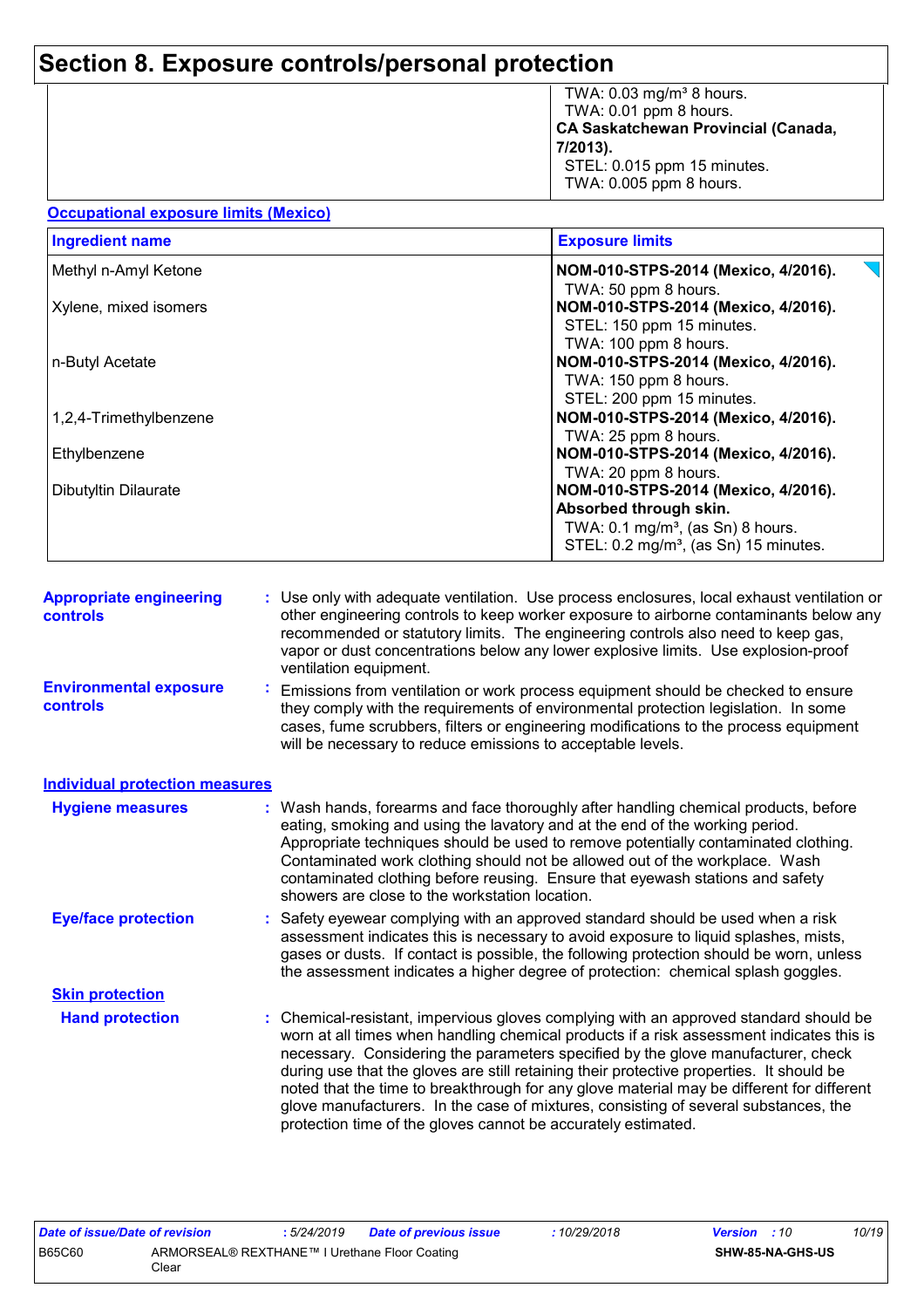| <b>Body protection</b>        | : Personal protective equipment for the body should be selected based on the task being<br>performed and the risks involved and should be approved by a specialist before<br>handling this product. When there is a risk of ignition from static electricity, wear anti-<br>static protective clothing. For the greatest protection from static discharges, clothing<br>should include anti-static overalls, boots and gloves. |
|-------------------------------|--------------------------------------------------------------------------------------------------------------------------------------------------------------------------------------------------------------------------------------------------------------------------------------------------------------------------------------------------------------------------------------------------------------------------------|
| <b>Other skin protection</b>  | : Appropriate footwear and any additional skin protection measures should be selected<br>based on the task being performed and the risks involved and should be approved by a<br>specialist before handling this product.                                                                                                                                                                                                      |
| <b>Respiratory protection</b> | Based on the hazard and potential for exposure, select a respirator that meets the<br>appropriate standard or certification. Respirators must be used according to a<br>respiratory protection program to ensure proper fitting, training, and other important<br>aspects of use.                                                                                                                                              |

## **Section 9. Physical and chemical properties**

| <b>Appearance</b>                                 |    |                                                                 |
|---------------------------------------------------|----|-----------------------------------------------------------------|
| <b>Physical state</b>                             |    | $:$ Liquid.                                                     |
| <b>Color</b>                                      |    | : Not available.                                                |
| <b>Odor</b>                                       |    | $:$ Not available.                                              |
| <b>Odor threshold</b>                             |    | $:$ Not available.                                              |
| pH                                                |    | $:$ Not available.                                              |
| <b>Melting point/freezing point</b>               |    | $:$ Not available.                                              |
| <b>Boiling point/boiling range</b>                |    | : $123^{\circ}$ C (253.4 $^{\circ}$ F)                          |
| <b>Flash point</b>                                |    | Closed cup: 43°C (109.4°F) [Tagliabue Closed Cup]               |
| <b>Evaporation rate</b>                           |    | 1 (butyl acetate = $1$ )                                        |
| <b>Flammability (solid, gas)</b>                  |    | $:$ Not available.                                              |
| Lower and upper explosive<br>(flammable) limits   |    | : Lower: $0.7\%$<br>Upper: 12.1%                                |
| <b>Vapor pressure</b>                             |    | : 1.3 kPa (10 mm Hg) [at $20^{\circ}$ C]                        |
| <b>Vapor density</b>                              |    | $: 3.66$ [Air = 1]                                              |
| <b>Relative density</b>                           |    | : 1.06                                                          |
| <b>Solubility</b>                                 |    | $:$ Not available.                                              |
| <b>Partition coefficient: n-</b><br>octanol/water |    | : Not available.                                                |
| <b>Auto-ignition temperature</b>                  |    | $:$ Not available.                                              |
| <b>Decomposition temperature</b>                  |    | $:$ Not available.                                              |
| <b>Viscosity</b>                                  | ÷. | Kinematic (40°C (104°F)): <0.205 cm <sup>2</sup> /s (<20.5 cSt) |
| <b>Molecular weight</b>                           |    | Not applicable.                                                 |
| <b>Aerosol product</b>                            |    |                                                                 |
| <b>Heat of combustion</b>                         |    | : 9.351 kJ/g                                                    |

## **Section 10. Stability and reactivity**

| <b>Reactivity</b>                                   | : No specific test data related to reactivity available for this product or its ingredients.                                                                                                                                               |
|-----------------------------------------------------|--------------------------------------------------------------------------------------------------------------------------------------------------------------------------------------------------------------------------------------------|
| <b>Chemical stability</b>                           | : The product is stable.                                                                                                                                                                                                                   |
| <b>Possibility of hazardous</b><br><b>reactions</b> | : Under normal conditions of storage and use, hazardous reactions will not occur.                                                                                                                                                          |
| <b>Conditions to avoid</b>                          | : Avoid all possible sources of ignition (spark or flame). Do not pressurize, cut, weld,<br>braze, solder, drill, grind or expose containers to heat or sources of ignition. Do not<br>allow vapor to accumulate in low or confined areas. |

| Date of issue/Date of revision                                          |  | : 5/24/2019 | <b>Date of previous issue</b> | 10/29/2018 | <b>Version</b> : 10 | 11/19 |
|-------------------------------------------------------------------------|--|-------------|-------------------------------|------------|---------------------|-------|
| <b>B65C60</b><br>ARMORSEAL® REXTHANE™ I Urethane Floor Coating<br>Clear |  |             | SHW-85-NA-GHS-US              |            |                     |       |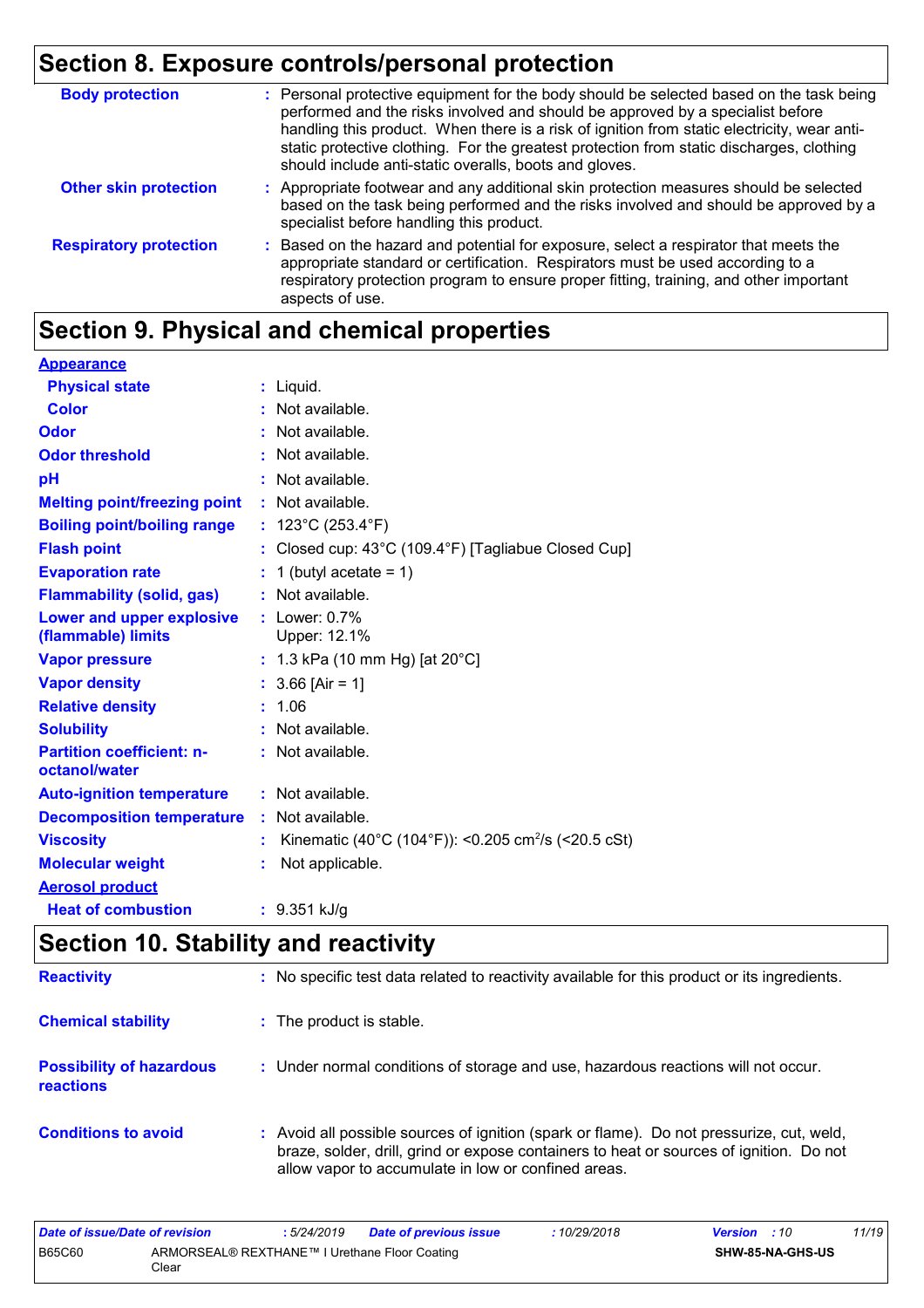## **Section 10. Stability and reactivity**

#### **Incompatible materials :**

- Reactive or incompatible with the following materials: oxidizing materials
- **Hazardous decomposition products**

**Acute toxicity**

Under normal conditions of storage and use, hazardous decomposition products should **:** not be produced.

### **Section 11. Toxicological information**

#### **Information on toxicological effects**

| <b>Product/ingredient name</b>        | <b>Result</b>                   | <b>Species</b> | <b>Dose</b>             | <b>Exposure</b> |
|---------------------------------------|---------------------------------|----------------|-------------------------|-----------------|
| Hexamethylene Diisocyanate<br>Polymer | <b>LC50 Inhalation Vapor</b>    | Rat            | 18500 mg/m <sup>3</sup> | 1 hours         |
| Methyl n-Amyl Ketone                  | LD50 Oral                       | Rat            | 1600 mg/kg              |                 |
| Xylene, mixed isomers                 | LC50 Inhalation Gas.            | Rat            | 5000 ppm                | 4 hours         |
|                                       | LD50 Oral                       | Rat            | 4300 mg/kg              |                 |
| n-Butyl Acetate                       | LD50 Dermal                     | Rabbit         | >17600 mg/kg            |                 |
|                                       | LD50 Oral                       | Rat            | 10768 mg/kg             |                 |
| 1,2,4-Trimethylbenzene                | <b>LC50 Inhalation Vapor</b>    | Rat            | 18000 mg/m <sup>3</sup> | 4 hours         |
|                                       | LD50 Oral                       | Rat            | $5$ g/kg                |                 |
| Ethyl 3-Ethoxypropionate              | LD50 Oral                       | Rat            | 3200 mg/kg              |                 |
| Light Aromatic Hydrocarbons           | LD50 Oral                       | Rat            | 8400 mg/kg              |                 |
| Ethylbenzene                          | LD50 Dermal                     | Rabbit         | >5000 mg/kg             |                 |
|                                       | LD50 Oral                       | Rat            | 3500 mg/kg              |                 |
| p-Toluenesulfonyl Isocyanate          | LD50 Oral                       | Rat            | 2234 mg/kg              |                 |
| 1,3,5-Trimethylbenzene                | <b>LC50 Inhalation Vapor</b>    | Rat            | 24000 mg/m <sup>3</sup> | 4 hours         |
|                                       | LD50 Oral                       | Rat            | 5000 mg/kg              |                 |
| Cumene                                | <b>LC50 Inhalation Vapor</b>    | Rat            | 39000 mg/m <sup>3</sup> | 4 hours         |
|                                       | LD50 Oral                       | Rat            | 1400 mg/kg              |                 |
| Dibutyltin Dilaurate                  | LD50 Oral                       | Rat            | 2071 mg/kg              |                 |
| Hexamethylene Diisocyanate<br>(max.)  | LC50 Inhalation Dusts and mists | Rat            | 124 mg/m <sup>3</sup>   | 4 hours         |

#### **Irritation/Corrosion**

| <b>Product/ingredient name</b>                          | <b>Result</b>            | <b>Species</b> | <b>Score</b> | <b>Exposure</b>           | <b>Observation</b>       |
|---------------------------------------------------------|--------------------------|----------------|--------------|---------------------------|--------------------------|
| Hexamethylene Diisocyanate<br>Polymer                   | Eyes - Moderate irritant | Rabbit         |              | 100<br>milligrams         | L,                       |
|                                                         | Skin - Moderate irritant | Rabbit         |              | 500                       | $\overline{\phantom{0}}$ |
| Methyl n-Amyl Ketone                                    | Skin - Mild irritant     | Rabbit         |              | milligrams<br>24 hours 14 | $\blacksquare$           |
|                                                         |                          |                |              | milligrams                |                          |
| Xylene, mixed isomers                                   | Eyes - Mild irritant     | Rabbit         |              | 87 milligrams             |                          |
|                                                         | Eyes - Severe irritant   | Rabbit         |              | 24 hours 5                |                          |
|                                                         | Skin - Mild irritant     | Rat            |              | milligrams<br>8 hours 60  |                          |
|                                                         |                          |                |              | microliters               | $\blacksquare$           |
|                                                         | Skin - Moderate irritant | Rabbit         |              | 24 hours 500              |                          |
|                                                         |                          |                |              | milligrams                |                          |
|                                                         | Skin - Moderate irritant | Rabbit         |              | 100 Percent               |                          |
| n-Butyl Acetate                                         | Eyes - Moderate irritant | Rabbit         |              | 100                       |                          |
|                                                         |                          |                |              | milligrams                |                          |
|                                                         | Skin - Moderate irritant | Rabbit         |              | 24 hours 500              |                          |
|                                                         |                          |                |              | milligrams                |                          |
| Ethyl 3-Ethoxypropionate                                | Skin - Mild irritant     | Rabbit         |              | 24 hours 500              |                          |
|                                                         |                          |                |              | milligrams                |                          |
| Light Aromatic Hydrocarbons                             | Eyes - Mild irritant     | Rabbit         |              | 24 hours 100              |                          |
|                                                         |                          |                |              | microliters               |                          |
| Ethylbenzene                                            | Eyes - Severe irritant   | Rabbit         |              | 500                       | ٠                        |
|                                                         |                          |                |              | milligrams                |                          |
|                                                         | Skin - Mild irritant     | Rabbit         |              | 24 hours 15               |                          |
|                                                         |                          |                |              | milligrams                |                          |
| p-Toluenesulfonyl Isocyanate   Eyes - Moderate irritant |                          | Rabbit         |              | 100                       | $\overline{\phantom{a}}$ |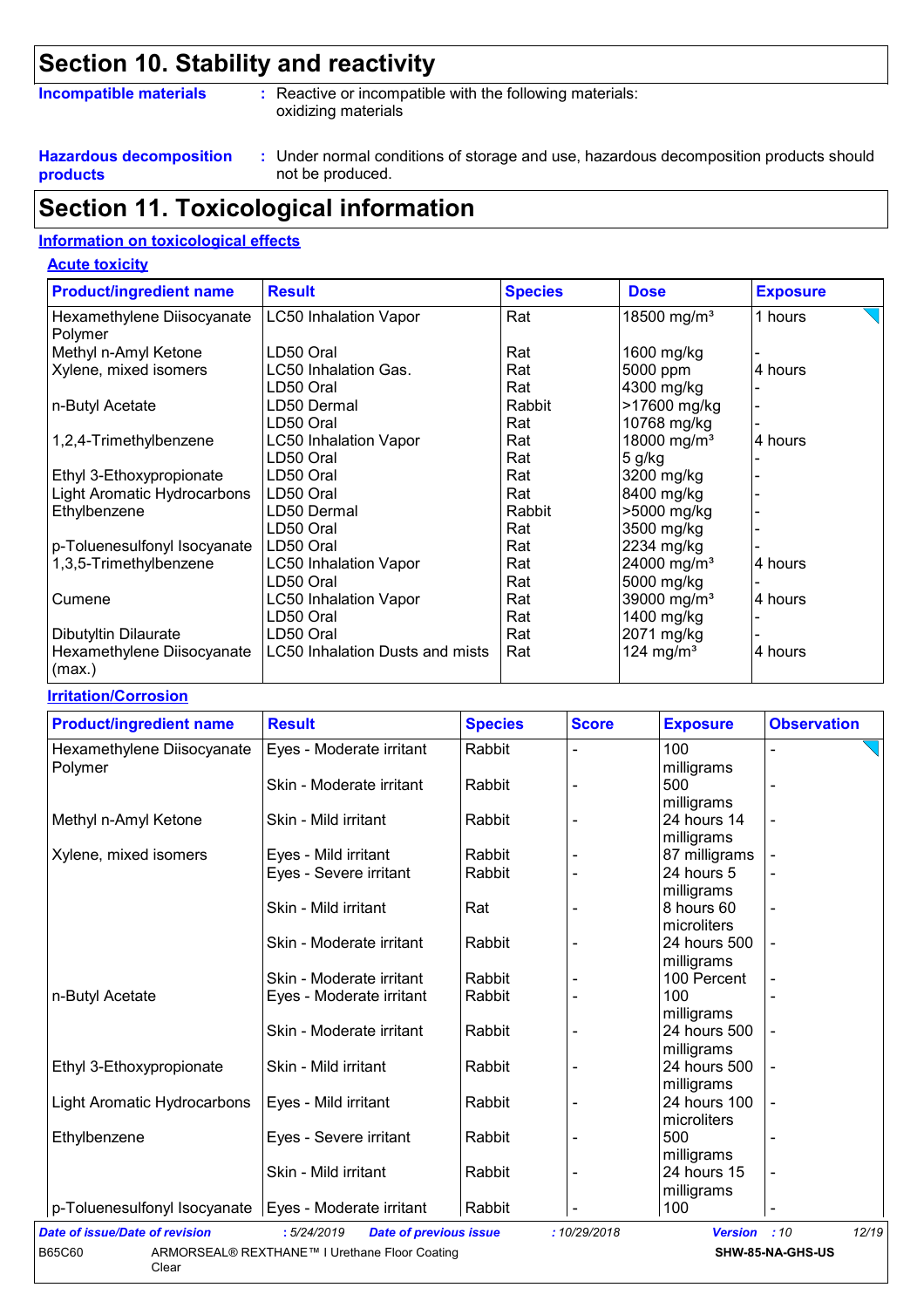## **Section 11. Toxicological information**

|                        |                          |        |                          | microliters   |                          |
|------------------------|--------------------------|--------|--------------------------|---------------|--------------------------|
|                        | Skin - Mild irritant     | Rabbit | $\overline{\phantom{0}}$ | 24 hours 500  |                          |
|                        |                          |        |                          | microliters   |                          |
| 1,3,5-Trimethylbenzene | Eyes - Mild irritant     | Rabbit |                          | 24 hours 500  |                          |
|                        |                          |        |                          | milligrams    |                          |
|                        | Skin - Moderate irritant | Rabbit |                          | 24 hours 20   |                          |
|                        |                          |        |                          | milligrams    |                          |
| Cumene                 | Eyes - Mild irritant     | Rabbit |                          | 24 hours 500  | $\overline{\phantom{a}}$ |
|                        |                          |        |                          | milligrams    |                          |
|                        | Eyes - Mild irritant     | Rabbit |                          | 86 milligrams |                          |
|                        | Skin - Mild irritant     | Rabbit | ٠                        | 24 hours 10   | $\overline{\phantom{a}}$ |
|                        |                          |        |                          | milligrams    |                          |
|                        | Skin - Moderate irritant | Rabbit |                          | 24 hours 100  | $\overline{\phantom{a}}$ |
|                        |                          |        |                          | milligrams    |                          |
| Dibutyltin Dilaurate   | Eyes - Moderate irritant | Rabbit |                          | 24 hours 100  | $\overline{\phantom{a}}$ |
|                        |                          |        |                          | milligrams    |                          |
|                        | Skin - Severe irritant   | Rabbit |                          | 500           |                          |
|                        |                          |        |                          | milligrams    |                          |

#### **Sensitization**

Not available.

#### **Mutagenicity**

Not available.

#### **Carcinogenicity**

Not available.

#### **Classification**

| <b>Product/ingredient name</b> | <b>OSHA</b> | <b>IARC</b> | <b>NTP</b>                                       |
|--------------------------------|-------------|-------------|--------------------------------------------------|
| Xylene, mixed isomers          |             |             |                                                  |
| Ethylbenzene                   |             | 2B          |                                                  |
| Cumene                         |             | 2B          | Reasonably anticipated to be a human carcinogen. |

#### **Reproductive toxicity**

Not available.

#### **Teratogenicity**

Not available.

#### **Specific target organ toxicity (single exposure)**

| <b>Name</b>                        | <b>Category</b> | <b>Route of</b><br>exposure | <b>Target organs</b>                                           |
|------------------------------------|-----------------|-----------------------------|----------------------------------------------------------------|
| Hexamethylene Diisocyanate Polymer | Category 3      | Not applicable.             | Respiratory tract<br>irritation                                |
| Methyl n-Amyl Ketone               | Category 3      | Not applicable.             | Respiratory tract<br>irritation and<br>Narcotic effects        |
| Xylene, mixed isomers              | Category 3      | Not applicable.             | Respiratory tract<br>irritation                                |
| n-Butyl Acetate                    | Category 3      | Not applicable.             | Narcotic effects                                               |
| 1,2,4-Trimethylbenzene             | Category 3      | Not applicable.             | Respiratory tract<br>irritation                                |
| <b>Light Aromatic Hydrocarbons</b> | Category 3      | Not applicable.             | <b>Respiratory tract</b><br>irritation and<br>Narcotic effects |
| Ethylbenzene                       | Category 3      | Not applicable.             | Respiratory tract<br>irritation and<br>Narcotic effects        |
| p-Toluenesulfonyl Isocyanate       | Category 3      | Not applicable.             | <b>Respiratory tract</b><br>irritation                         |
| 1,3,5-Trimethylbenzene             | Category 3      | Not applicable.             | Respiratory tract<br>irritation                                |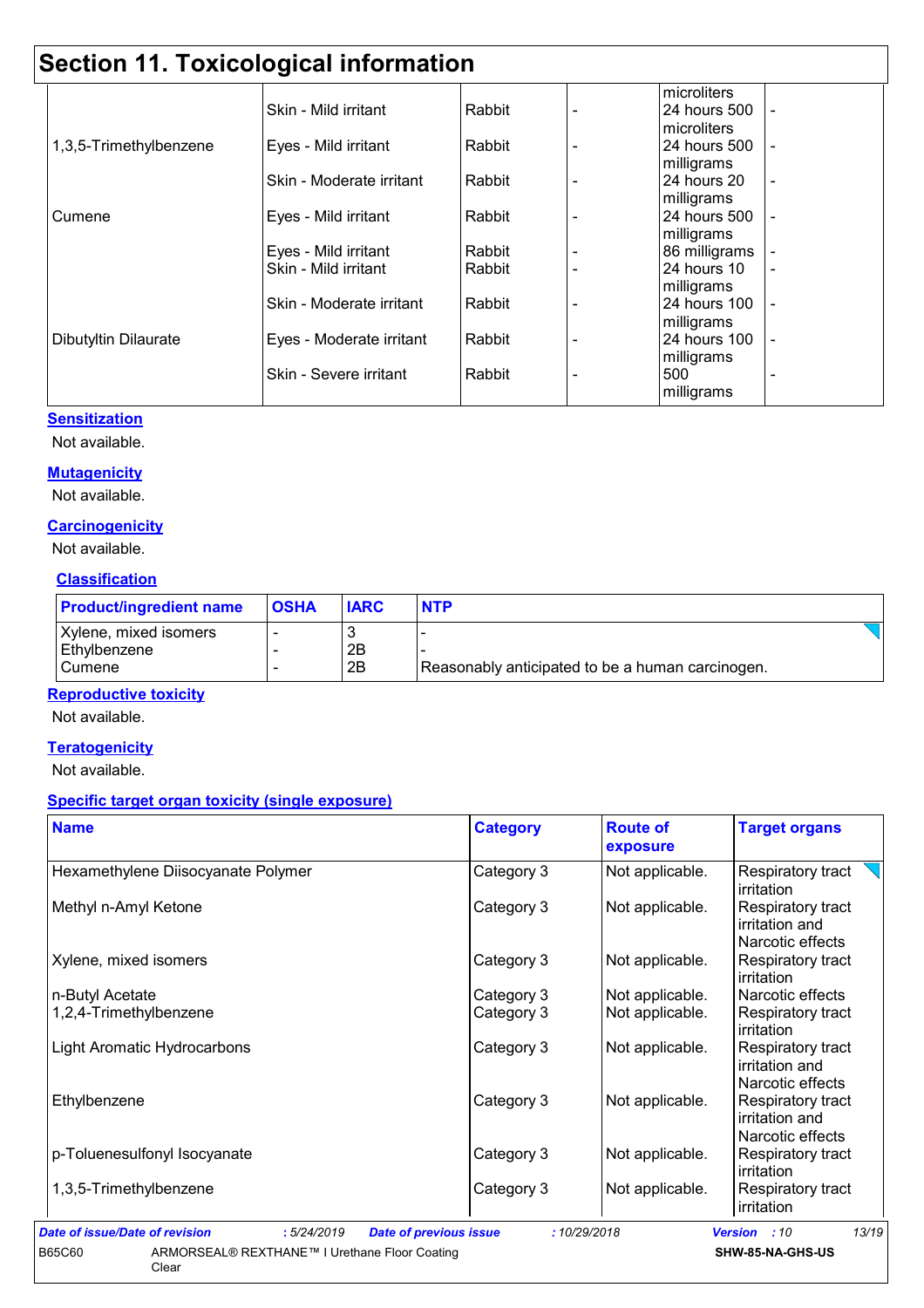## **Section 11. Toxicological information**

| <b>Cumene</b>                                  | Category 3               | Not applicable.                    | <b>Respiratory tract</b><br>lirritation and<br>Narcotic effects |
|------------------------------------------------|--------------------------|------------------------------------|-----------------------------------------------------------------|
| Dibutyltin Dilaurate<br>1,2,3-Trimethylbenzene | Category 1<br>Category 3 | INot determined<br>Not applicable. | Not determined<br>Respiratory tract<br><b>lirritation</b>       |
| Hexamethylene Diisocyanate (max.)              | Category 3               | Not applicable.                    | <b>Respiratory tract</b><br>irritation                          |

#### **Specific target organ toxicity (repeated exposure)**

| <b>Name</b>                 | <b>Category</b> | <b>Route of</b><br>exposure | <b>Target organs</b> |
|-----------------------------|-----------------|-----------------------------|----------------------|
| Methyl n-Amyl Ketone        | Category 2      | Not determined              | Not determined       |
| Xylene, mixed isomers       | Category 2      | l Not determined            | Not determined       |
| Light Aromatic Hydrocarbons | Category 2      | l Not determined            | Not determined       |
| Ethylbenzene                | Category 2      | l Not determined            | Not determined       |
| Cumene                      | Category 2      | Not determined              | Not determined       |
| Dibutyltin Dilaurate        | Category 1      | Oral                        | Not determined       |

#### **Aspiration hazard**

| <b>Name</b>                 | <b>Result</b>                         |
|-----------------------------|---------------------------------------|
| Xylene, mixed isomers       | <b>ASPIRATION HAZARD - Category 1</b> |
| $1,2,4$ -Trimethylbenzene   | <b>ASPIRATION HAZARD - Category 1</b> |
| Light Aromatic Hydrocarbons | <b>ASPIRATION HAZARD - Category 1</b> |
| Ethylbenzene                | <b>ASPIRATION HAZARD - Category 1</b> |
| $1,3,5$ -Trimethylbenzene   | <b>ASPIRATION HAZARD - Category 1</b> |
| <b>Cumene</b>               | <b>ASPIRATION HAZARD - Category 1</b> |
| $1,2,3$ -Trimethylbenzene   | <b>ASPIRATION HAZARD - Category 1</b> |

| <b>Information on the likely</b> | Not available. |
|----------------------------------|----------------|
|----------------------------------|----------------|

### **routes of exposure**

**Potential acute health effects**

| <b>Eye contact</b>  | : Causes serious eye irritation.                                                                                                      |
|---------------------|---------------------------------------------------------------------------------------------------------------------------------------|
| <b>Inhalation</b>   | : Harmful if inhaled. May cause respiratory irritation. May cause allergy or asthma<br>symptoms or breathing difficulties if inhaled. |
| <b>Skin contact</b> | : Causes skin irritation. May cause an allergic skin reaction.                                                                        |
| <b>Ingestion</b>    | : May be fatal if swallowed and enters airways.                                                                                       |
|                     |                                                                                                                                       |

| Symptoms related to the physical, chemical and toxicological characteristics |
|------------------------------------------------------------------------------|
|------------------------------------------------------------------------------|

| <b>Eye contact</b>  | : Adverse symptoms may include the following:<br>pain or irritation<br>watering<br>redness                                                                                                                               |
|---------------------|--------------------------------------------------------------------------------------------------------------------------------------------------------------------------------------------------------------------------|
| <b>Inhalation</b>   | : Adverse symptoms may include the following:<br>respiratory tract irritation<br>coughing<br>wheezing and breathing difficulties<br>asthma<br>reduced fetal weight<br>increase in fetal deaths<br>skeletal malformations |
| <b>Skin contact</b> | : Adverse symptoms may include the following:<br>irritation<br>redness<br>reduced fetal weight<br>increase in fetal deaths<br>skeletal malformations                                                                     |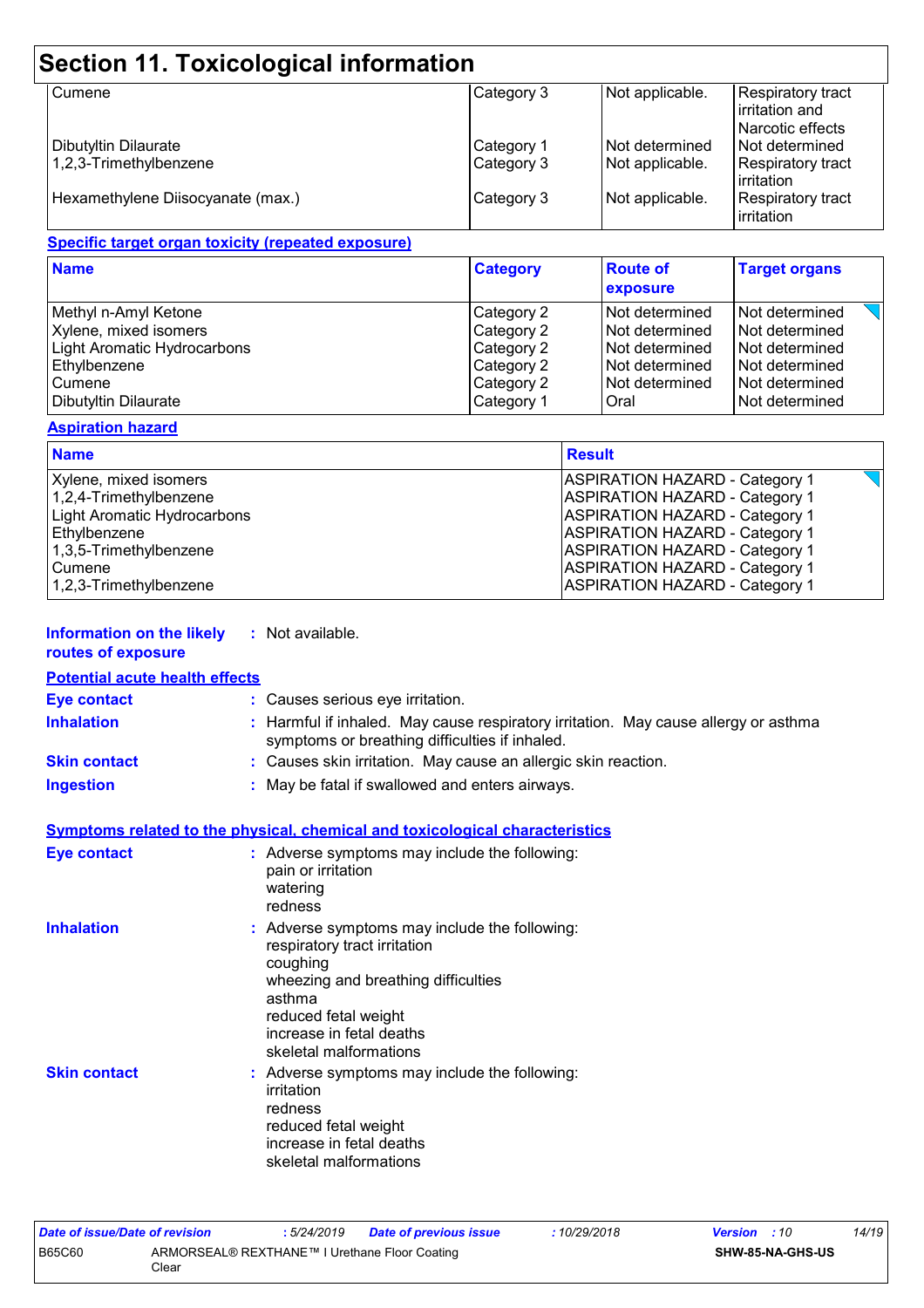## **Section 11. Toxicological information**

| <b>Ingestion</b>                        | : Adverse symptoms may include the following:<br>nausea or vomiting<br>reduced fetal weight<br>increase in fetal deaths<br>skeletal malformations                              |
|-----------------------------------------|--------------------------------------------------------------------------------------------------------------------------------------------------------------------------------|
|                                         | Delayed and immediate effects and also chronic effects from short and long term exposure                                                                                       |
| <b>Short term exposure</b>              |                                                                                                                                                                                |
| <b>Potential immediate</b><br>effects   | : Not available.                                                                                                                                                               |
| <b>Potential delayed effects</b>        | : Not available.                                                                                                                                                               |
| <b>Long term exposure</b>               |                                                                                                                                                                                |
| <b>Potential immediate</b><br>effects   | : Not available.                                                                                                                                                               |
| <b>Potential delayed effects</b>        | $:$ Not available.                                                                                                                                                             |
| <b>Potential chronic health effects</b> |                                                                                                                                                                                |
| Not available.                          |                                                                                                                                                                                |
| <b>General</b>                          | : May cause damage to organs through prolonged or repeated exposure. Once<br>sensitized, a severe allergic reaction may occur when subsequently exposed to very low<br>levels. |
| <b>Carcinogenicity</b>                  | : Suspected of causing cancer. Risk of cancer depends on duration and level of<br>exposure.                                                                                    |
| <b>Mutagenicity</b>                     | : No known significant effects or critical hazards.                                                                                                                            |
| <b>Teratogenicity</b>                   | : May damage the unborn child.                                                                                                                                                 |
| <b>Developmental effects</b>            | : No known significant effects or critical hazards.                                                                                                                            |
| <b>Fertility effects</b>                | : May damage fertility.                                                                                                                                                        |

#### **Numerical measures of toxicity**

#### **Acute toxicity estimates**

| <b>Route</b>        | <b>ATE value</b> |
|---------------------|------------------|
| Oral                | 3653.7 mg/kg     |
| Dermal              | 4278.8 mg/kg     |
| Inhalation (gases)  | 83647.4 ppm      |
| Inhalation (vapors) | 13.39 mg/l       |

## **Section 12. Ecological information**

| <b>Toxicity</b>                               |
|-----------------------------------------------|
| <b>Product/ingredient nam</b>                 |
| Methyl n-Amyl Ketone<br>Xylene, mixed isomers |

| <b>Product/ingredient name</b> | <b>Result</b>                                 | <b>Species</b>                                 | <b>Exposure</b>  |
|--------------------------------|-----------------------------------------------|------------------------------------------------|------------------|
| Methyl n-Amyl Ketone           | Acute LC50 131000 µg/l Fresh water            | Fish - Pimephales promelas                     | 96 hours         |
| Xylene, mixed isomers          | Acute LC50 8500 µg/l Marine water             | Crustaceans - Palaemonetes<br>pugio            | 48 hours         |
|                                | Acute LC50 13400 µg/l Fresh water             | Fish - Pimephales promelas                     | 96 hours         |
| n-Butyl Acetate                | Acute LC50 32 mg/l Marine water               | Crustaceans - Artemia salina                   | 48 hours         |
|                                | Acute LC50 18000 µg/l Fresh water             | Fish - Pimephales promelas                     | 96 hours         |
| 1,2,4-Trimethylbenzene         | Acute LC50 4910 µg/l Marine water             | Crustaceans - Elasmopus<br>pectenicrus - Adult | 48 hours         |
|                                | Acute LC50 7720 µg/l Fresh water              | Fish - Pimephales promelas                     | 96 hours         |
| Ethylbenzene                   | Acute EC50 4600 µg/l Fresh water              | Algae - Pseudokirchneriella<br>subcapitata     | 72 hours         |
|                                | Acute EC50 3600 µg/l Fresh water              | Algae - Pseudokirchneriella<br>subcapitata     | 96 hours         |
|                                | Acute EC50 6.53 mg/l Marine water             | Crustaceans - Artemia sp. -                    | 48 hours         |
| Date of issue/Date of revision | :5/24/2019<br><b>Date of previous issue</b>   | :10/29/2018<br><b>Version</b>                  | 15/19<br>:10     |
| B65C60<br>Clear                | ARMORSEAL® REXTHANE™ I Urethane Floor Coating |                                                | SHW-85-NA-GHS-US |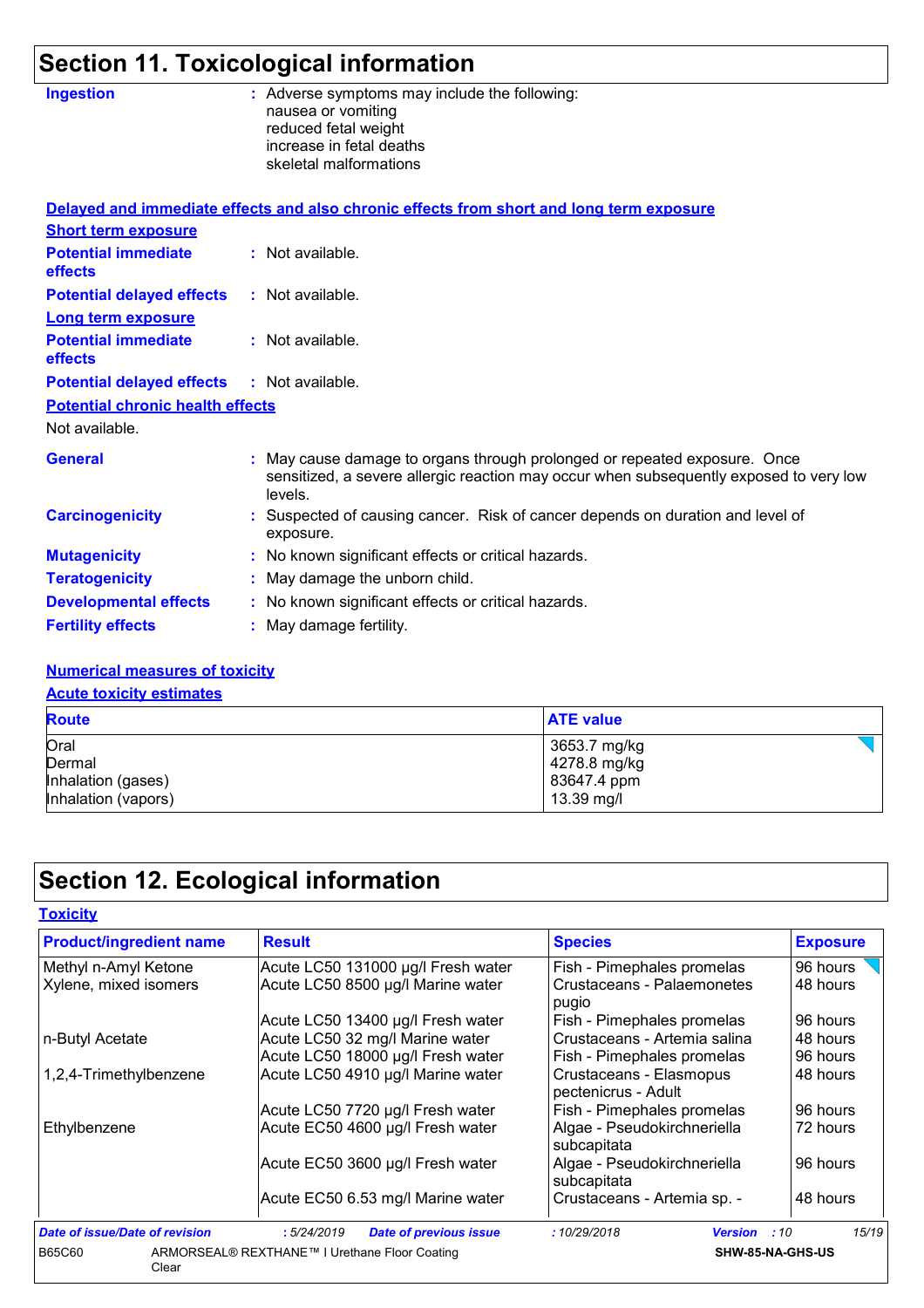## **Section 12. Ecological information**

|                        | Acute EC50 2.93 mg/l Fresh water   | Nauplii<br>Daphnia - Daphnia magna -        | 48 hours |
|------------------------|------------------------------------|---------------------------------------------|----------|
|                        |                                    | Neonate                                     |          |
|                        | Acute LC50 4200 µg/l Fresh water   | Fish - Oncorhynchus mykiss                  | 96 hours |
| 1,3,5-Trimethylbenzene | Acute LC50 13000 µg/l Marine water | Crustaceans - Cancer magister -<br>Zoea     | 48 hours |
|                        | Acute LC50 12520 µg/l Fresh water  | Fish - Carassius auratus                    | 96 hours |
|                        | Chronic NOEC 400 µg/l Fresh water  | Daphnia - Daphnia magna                     | 21 days  |
| Cumene                 | Acute EC50 2600 µg/l Fresh water   | Algae - Pseudokirchneriella<br>subcapitata  | 72 hours |
|                        | Acute EC50 7.4 mg/l Marine water   | Crustaceans - Artemia sp. -<br>Nauplii      | 48 hours |
|                        | Acute EC50 10.6 mg/l Fresh water   | Daphnia - Daphnia magna -<br><b>Neonate</b> | 48 hours |
|                        | Acute LC50 2700 µg/l Fresh water   | Fish - Oncorhynchus mykiss                  | 96 hours |
| Dibutyltin Dilaurate   | Chronic EC10 > 2 mg/l Fresh water  | Algae - Scenedesmus<br>subspicatus          | 96 hours |

#### **Persistence and degradability**

| <b>Product/ingredient name</b> | <b>Aquatic half-life</b> | <b>Photolysis</b> | Biodegradability |
|--------------------------------|--------------------------|-------------------|------------------|
| Methyl n-Amyl Ketone           |                          |                   | Readily          |
| Xylene, mixed isomers          |                          |                   | Readily          |
| n-Butyl Acetate                |                          |                   | Readily          |
| Light Aromatic Hydrocarbons    |                          |                   | Readily          |
| Ethylbenzene                   |                          |                   | Readily          |

#### **Bioaccumulative potential**

| <b>Product/ingredient name</b>                  | $LogP_{ow}$ | <b>BCF</b>  | <b>Potential</b> |  |
|-------------------------------------------------|-------------|-------------|------------------|--|
| Hexamethylene Diisocyanate                      |             | 367.7       | low              |  |
| Polymer                                         |             | 8.1 to 25.9 |                  |  |
| Xylene, mixed isomers<br>1,2,4-Trimethylbenzene |             | 243         | low<br>low       |  |
| Light Aromatic Hydrocarbons                     |             | 10 to 2500  | high             |  |
| 1,3,5-Trimethylbenzene                          |             | 161         | low              |  |
| Cumene                                          |             | 35.48       | low              |  |
| Dibutyltin Dilaurate                            |             | 2.91        | low              |  |
| 1,2,3-Trimethylbenzene                          |             | 194.98      | low              |  |
| Hexamethylene Diisocyanate<br>(max.)            |             | 57.63       | low              |  |

#### **Mobility in soil**

| <b>Soil/water partition</b> |  |
|-----------------------------|--|
| <b>coefficient (Koc)</b>    |  |

**:** Not available.

**Other adverse effects** : No known significant effects or critical hazards.

### **Section 13. Disposal considerations**

**Disposal methods :**

The generation of waste should be avoided or minimized wherever possible. Disposal of this product, solutions and any by-products should at all times comply with the requirements of environmental protection and waste disposal legislation and any regional local authority requirements. Dispose of surplus and non-recyclable products via a licensed waste disposal contractor. Waste should not be disposed of untreated to the sewer unless fully compliant with the requirements of all authorities with jurisdiction. Waste packaging should be recycled. Incineration or landfill should only be considered when recycling is not feasible. This material and its container must be disposed of in a safe way. Care should be taken when handling emptied containers that have not been cleaned or rinsed out. Empty containers or liners may retain some product residues.

| Date of issue/Date of revision |                                                        | : 5/24/2019 | Date of previous issue | 10/29/2018 | <b>Version</b> : 10 |                         | 16/19 |
|--------------------------------|--------------------------------------------------------|-------------|------------------------|------------|---------------------|-------------------------|-------|
| B65C60                         | ARMORSEAL® REXTHANE™ I Urethane Floor Coating<br>Clear |             |                        |            |                     | <b>SHW-85-NA-GHS-US</b> |       |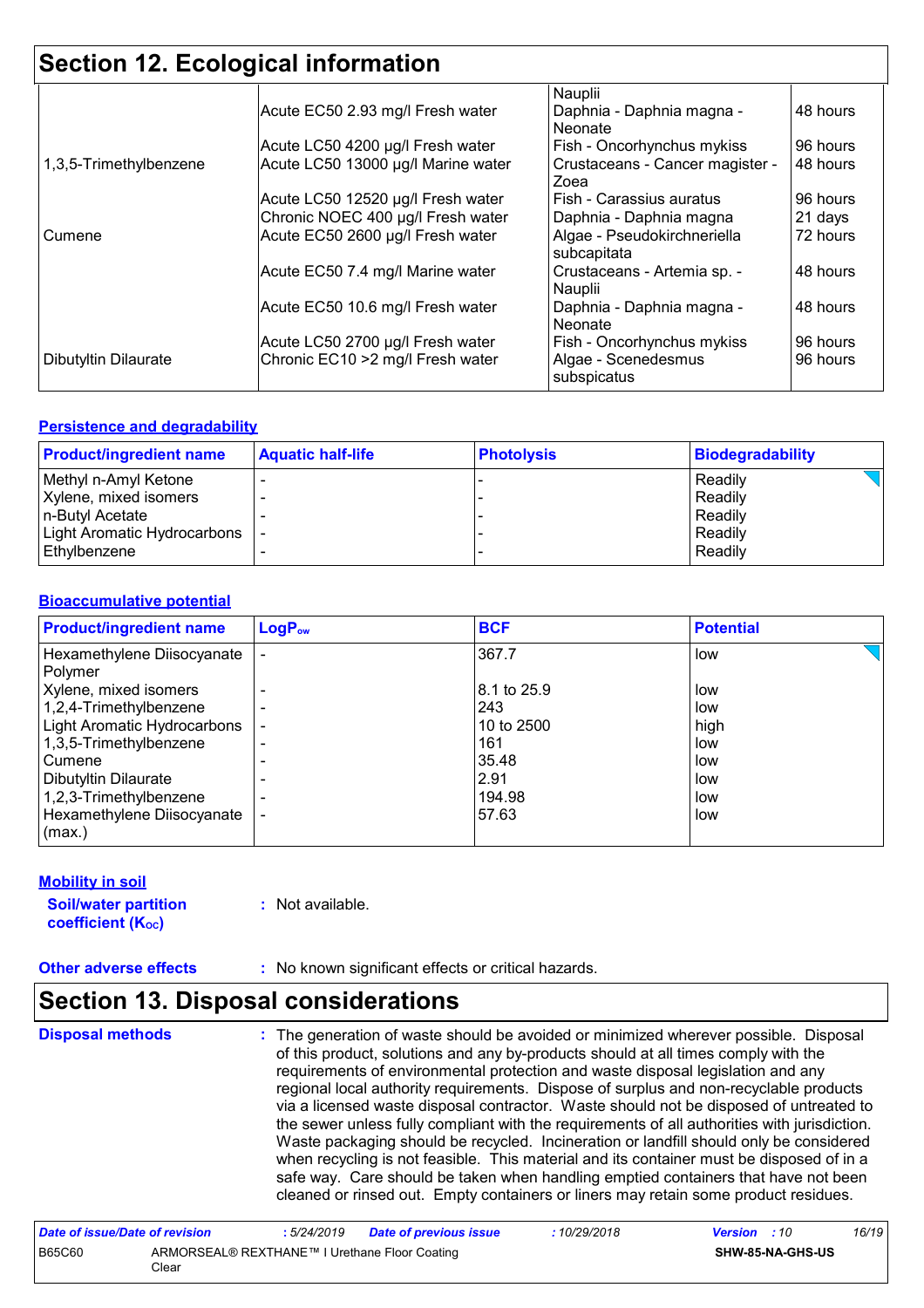### **Section 13. Disposal considerations**

Vapor from product residues may create a highly flammable or explosive atmosphere inside the container. Do not cut, weld or grind used containers unless they have been cleaned thoroughly internally. Avoid dispersal of spilled material and runoff and contact with soil, waterways, drains and sewers.

### **Section 14. Transport information**

| <b>DOT</b><br><b>TDG</b><br><b>Mexico</b><br><b>IATA</b><br><b>IMDG</b><br><b>Classification</b><br><b>Classification</b><br><b>Classification</b><br><b>UN1263</b><br><b>UN1263</b><br><b>UN1263</b><br><b>UN1263</b><br><b>UN1263</b><br><b>PAINT</b><br><b>PAINT</b><br><b>PAINT</b><br><b>PAINT</b><br><b>PAINT</b><br>3<br>3<br>3<br>$\mathfrak{Z}$<br>3<br>$\mathop{\rm III}\nolimits$<br>$\mathop{\rm III}$<br>$\mathbf{III}$<br>$\mathop{\rm III}$<br>$\begin{array}{c} \hline \end{array}$<br>No.<br>No.<br>No.<br>No.<br>No.<br>This product may<br>Product classified<br><b>Emergency</b><br>be re-classified as<br>as per the<br>schedules F-E, S-<br>"Combustible<br>following sections<br>E<br>of the<br>Liquid," unless<br>transported by<br>Transportation of<br>vessel or aircraft.<br>Dangerous Goods<br>Regulations: 2.<br>Non-bulk<br>18-2.19 (Class 3).<br>packages (less<br>than or equal to<br>119 gal) of<br>combustible<br>liquids are not<br>regulated as<br>hazardous<br>materials in<br>package sizes<br>less than the<br>product reportable<br>quantity.<br><b>ERG No.</b><br><b>ERG No.</b><br><b>ERG No.</b><br>128<br>128<br>128<br><b>Special precautions for user :</b><br>Multi-modal shipping descriptions are provided for informational purposes and do not<br>consider container sizes. The presence of a shipping description for a particular<br>mode of transport (sea, air, etc.), does not indicate that the product is packaged<br>suitably for that mode of transport. All packaging must be reviewed for suitability<br>prior to shipment, and compliance with the applicable regulations is the sole<br>responsibility of the person offering the product for transport. People loading and<br>unloading dangerous goods must be trained on all of the risks deriving from the<br>substances and on all actions in case of emergency situations.<br>Not available.<br><b>Transport in bulk according</b><br>to Annex II of MARPOL and<br>: Not available.<br><b>Proper shipping name</b><br><b>Ship type</b> |                                         |  |                |  |
|--------------------------------------------------------------------------------------------------------------------------------------------------------------------------------------------------------------------------------------------------------------------------------------------------------------------------------------------------------------------------------------------------------------------------------------------------------------------------------------------------------------------------------------------------------------------------------------------------------------------------------------------------------------------------------------------------------------------------------------------------------------------------------------------------------------------------------------------------------------------------------------------------------------------------------------------------------------------------------------------------------------------------------------------------------------------------------------------------------------------------------------------------------------------------------------------------------------------------------------------------------------------------------------------------------------------------------------------------------------------------------------------------------------------------------------------------------------------------------------------------------------------------------------------------------------------------------------------------------------------------------------------------------------------------------------------------------------------------------------------------------------------------------------------------------------------------------------------------------------------------------------------------------------------------------------------------------------------------------------------------------------------------------------------------------------|-----------------------------------------|--|----------------|--|
|                                                                                                                                                                                                                                                                                                                                                                                                                                                                                                                                                                                                                                                                                                                                                                                                                                                                                                                                                                                                                                                                                                                                                                                                                                                                                                                                                                                                                                                                                                                                                                                                                                                                                                                                                                                                                                                                                                                                                                                                                                                              |                                         |  |                |  |
|                                                                                                                                                                                                                                                                                                                                                                                                                                                                                                                                                                                                                                                                                                                                                                                                                                                                                                                                                                                                                                                                                                                                                                                                                                                                                                                                                                                                                                                                                                                                                                                                                                                                                                                                                                                                                                                                                                                                                                                                                                                              | <b>UN number</b>                        |  |                |  |
|                                                                                                                                                                                                                                                                                                                                                                                                                                                                                                                                                                                                                                                                                                                                                                                                                                                                                                                                                                                                                                                                                                                                                                                                                                                                                                                                                                                                                                                                                                                                                                                                                                                                                                                                                                                                                                                                                                                                                                                                                                                              | <b>UN proper</b><br>shipping name       |  |                |  |
|                                                                                                                                                                                                                                                                                                                                                                                                                                                                                                                                                                                                                                                                                                                                                                                                                                                                                                                                                                                                                                                                                                                                                                                                                                                                                                                                                                                                                                                                                                                                                                                                                                                                                                                                                                                                                                                                                                                                                                                                                                                              | <b>Transport</b><br>hazard class(es)    |  |                |  |
|                                                                                                                                                                                                                                                                                                                                                                                                                                                                                                                                                                                                                                                                                                                                                                                                                                                                                                                                                                                                                                                                                                                                                                                                                                                                                                                                                                                                                                                                                                                                                                                                                                                                                                                                                                                                                                                                                                                                                                                                                                                              | <b>Packing group</b>                    |  |                |  |
|                                                                                                                                                                                                                                                                                                                                                                                                                                                                                                                                                                                                                                                                                                                                                                                                                                                                                                                                                                                                                                                                                                                                                                                                                                                                                                                                                                                                                                                                                                                                                                                                                                                                                                                                                                                                                                                                                                                                                                                                                                                              | <b>Environmental</b><br>hazards         |  |                |  |
|                                                                                                                                                                                                                                                                                                                                                                                                                                                                                                                                                                                                                                                                                                                                                                                                                                                                                                                                                                                                                                                                                                                                                                                                                                                                                                                                                                                                                                                                                                                                                                                                                                                                                                                                                                                                                                                                                                                                                                                                                                                              | <b>Additional</b><br><b>information</b> |  |                |  |
|                                                                                                                                                                                                                                                                                                                                                                                                                                                                                                                                                                                                                                                                                                                                                                                                                                                                                                                                                                                                                                                                                                                                                                                                                                                                                                                                                                                                                                                                                                                                                                                                                                                                                                                                                                                                                                                                                                                                                                                                                                                              |                                         |  |                |  |
|                                                                                                                                                                                                                                                                                                                                                                                                                                                                                                                                                                                                                                                                                                                                                                                                                                                                                                                                                                                                                                                                                                                                                                                                                                                                                                                                                                                                                                                                                                                                                                                                                                                                                                                                                                                                                                                                                                                                                                                                                                                              | the <b>IBC</b> Code                     |  |                |  |
|                                                                                                                                                                                                                                                                                                                                                                                                                                                                                                                                                                                                                                                                                                                                                                                                                                                                                                                                                                                                                                                                                                                                                                                                                                                                                                                                                                                                                                                                                                                                                                                                                                                                                                                                                                                                                                                                                                                                                                                                                                                              |                                         |  | Not available. |  |

**Pollution category :** Not available.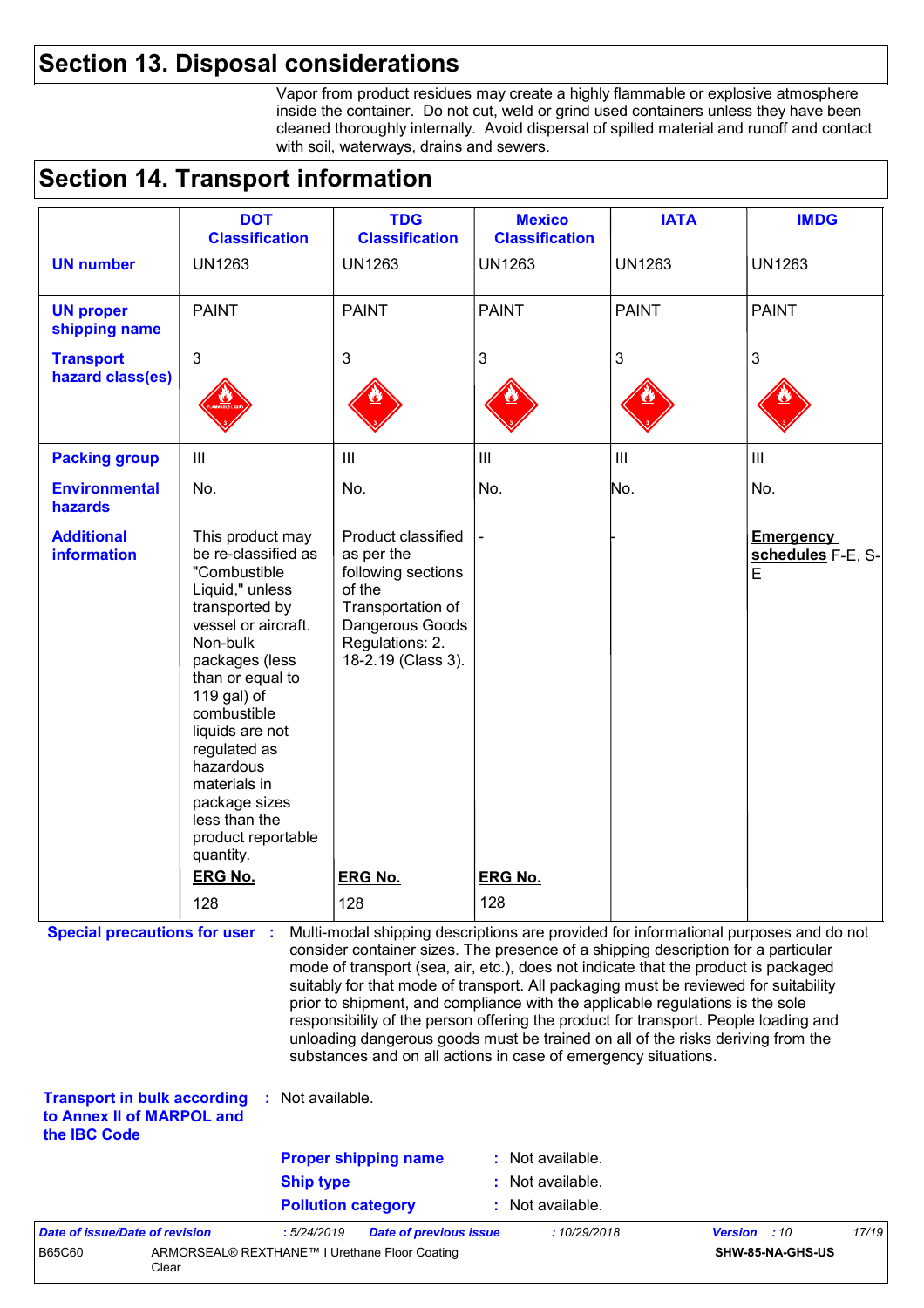## **Section 15. Regulatory information**

#### **SARA 313**

SARA 313 (40 CFR 372.45) supplier notification can be found on the Environmental Data Sheet.

### **California Prop. 65**

WARNING: This product contains chemicals known to the State of California to cause cancer and birth defects or other reproductive harm.

#### **International regulations**

| <b>International lists</b> | : Australia inventory (AICS): Not determined.                       |
|----------------------------|---------------------------------------------------------------------|
|                            | China inventory (IECSC): Not determined.                            |
|                            | Japan inventory (ENCS): Not determined.                             |
|                            | Japan inventory (ISHL): Not determined.                             |
|                            | Korea inventory (KECI): Not determined.                             |
|                            | Malaysia Inventory (EHS Register): Not determined.                  |
|                            | New Zealand Inventory of Chemicals (NZIoC): Not determined.         |
|                            | Philippines inventory (PICCS): Not determined.                      |
|                            | <b>Taiwan Chemical Substances Inventory (TCSI): Not determined.</b> |
|                            | Thailand inventory: Not determined.                                 |
|                            | Turkey inventory: Not determined.                                   |
|                            | Vietnam inventory: Not determined.                                  |

### **Section 16. Other information**

**Hazardous Material Information System (U.S.A.)**



**The customer is responsible for determining the PPE code for this material. For more information on HMIS® Personal Protective Equipment (PPE) codes, consult the HMIS® Implementation Manual.**

**Caution: HMIS® ratings are based on a 0-4 rating scale, with 0 representing minimal hazards or risks, and 4 representing significant hazards or risks. Although HMIS® ratings and the associated label are not required on SDSs or products leaving a facility under 29 CFR 1910.1200, the preparer may choose to provide them. HMIS® ratings are to be used with a fully implemented HMIS® program. HMIS® is a registered trademark and service mark of the American Coatings Association, Inc.**

**Procedure used to derive the classification**

| <b>Classification</b>                                               | <b>Justification</b>  |
|---------------------------------------------------------------------|-----------------------|
| FLAMMABLE LIQUIDS - Category 3                                      | On basis of test data |
| ACUTE TOXICITY (inhalation) - Category 4                            | Calculation method    |
| SKIN CORROSION/IRRITATION - Category 2                              | Calculation method    |
| SERIOUS EYE DAMAGE/ EYE IRRITATION - Category 2A                    | Calculation method    |
| <b>RESPIRATORY SENSITIZATION - Category 1</b>                       | Calculation method    |
| <b>SKIN SENSITIZATION - Category 1</b>                              | Calculation method    |
| <b>CARCINOGENICITY - Category 2</b>                                 | Calculation method    |
| TOXIC TO REPRODUCTION (Fertility) - Category 1B                     | Calculation method    |
| TOXIC TO REPRODUCTION (Unborn child) - Category 1B                  | Calculation method    |
| SPECIFIC TARGET ORGAN TOXICITY (SINGLE EXPOSURE) (Respiratory tract | Calculation method    |
| irritation) - Category 3                                            |                       |
| SPECIFIC TARGET ORGAN TOXICITY (REPEATED EXPOSURE) - Category 2     | Calculation method    |
| <b>ASPIRATION HAZARD - Category 1</b>                               | Calculation method    |

#### **History**

| <b>Date of printing</b>                  | : 5/24/2019  |
|------------------------------------------|--------------|
| Date of issue/Date of<br><b>revision</b> | : 5/24/2019  |
| Date of previous issue                   | : 10/29/2018 |
| <b>Version</b>                           | : 10         |

| Date of issue/Date of revision |                                                        | : 5/24/2019 | <b>Date of previous issue</b> | : 10/29/2018 | <b>Version</b> : 10     | 18/19 |
|--------------------------------|--------------------------------------------------------|-------------|-------------------------------|--------------|-------------------------|-------|
| B65C60                         | ARMORSEAL® REXTHANE™ I Urethane Floor Coating<br>Clear |             |                               |              | <b>SHW-85-NA-GHS-US</b> |       |